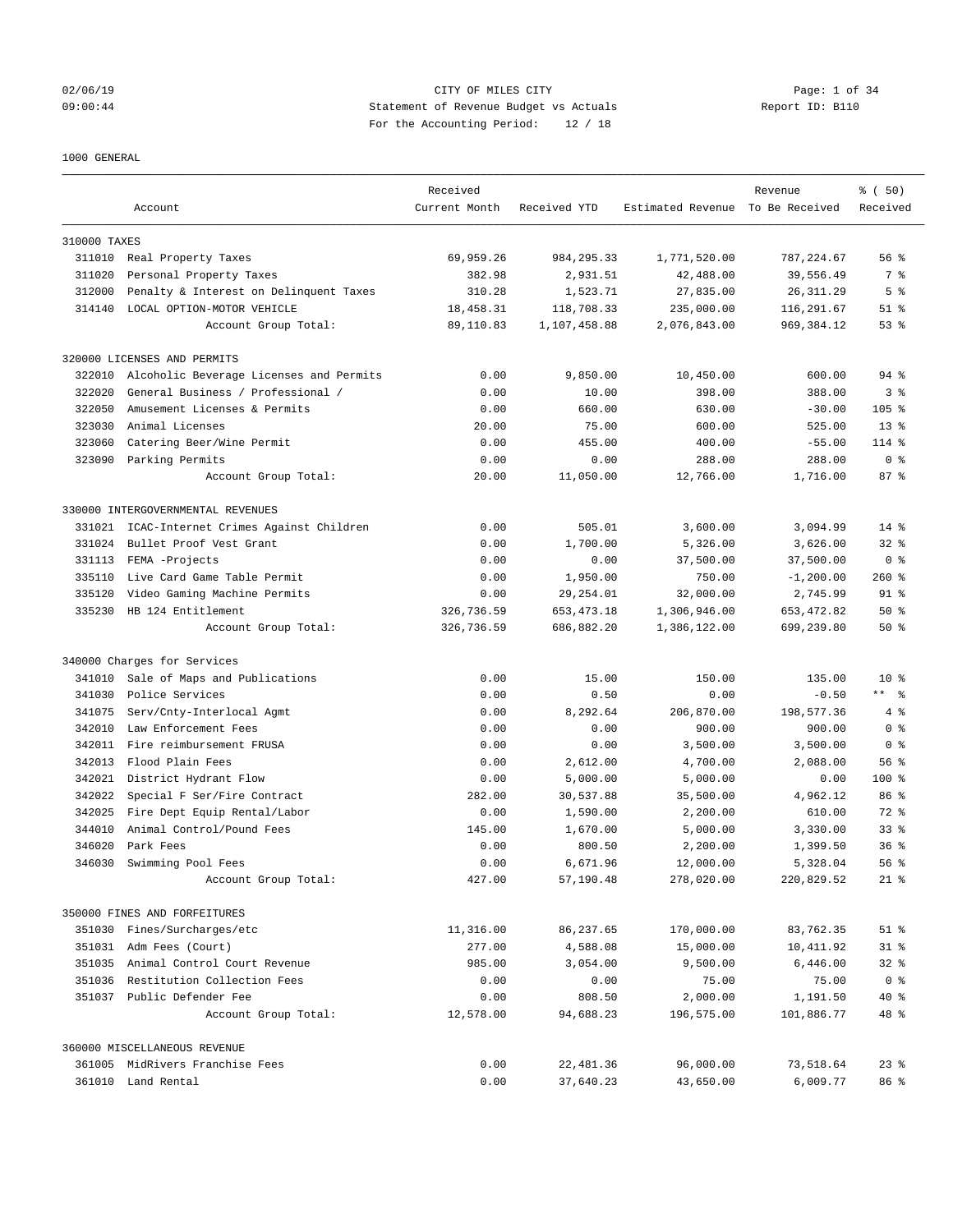## 02/06/19 CITY OF MILES CITY Page: 2 of 34 09:00:44 Statement of Revenue Budget vs Actuals Report ID: B110 For the Accounting Period: 12 / 18

#### 1000 GENERAL

|        |                                       | Received      |              |                   | Revenue        | % (50)          |
|--------|---------------------------------------|---------------|--------------|-------------------|----------------|-----------------|
|        | Account                               | Current Month | Received YTD | Estimated Revenue | To Be Received | Received        |
| 361020 | Building Rentals                      | 1,549.99      | 9,299.94     | 18,600.00         | 9,300.06       | $50*$           |
| 362020 | MISC REVENUE                          | 12.35         | 5,513.47     | 65,500.00         | 59,986.53      | 8 %             |
| 362022 | Health Ins-MMIA Emp Benefits Prog     | 3,758.95      | 752.20       | 0.00              | $-752.20$      | $***$ $ -$      |
| 365000 | Contributions and Donations           | 675.00        | 18,785.00    | 20,000.00         | 1,215.00       | 94 %            |
| 365013 | Shop With A Cop                       | 0.00          | 0.00         | 5,000.00          | 5,000.00       | 0 <sup>8</sup>  |
| 365014 | Denton Field Project/2015             | 0.00          | 64.34        | 0.00              | $-64.34$       | $***$ $ -$      |
| 365040 | DONATIONS-FIRE/AMB                    | 0.00          | 0.00         | 80,000.00         | 80,000.00      | 0 <sup>8</sup>  |
| 366040 | Misc.-BHS                             | 0.00          | 0.00         | 900.00            | 900.00         | 0 <sup>8</sup>  |
| 366050 | Sale of Junk/Salvage-PD cars          | 0.00          | 1,175.00     | 3,000.00          | 1,825.00       | 39 <sup>8</sup> |
| 367000 | Sale of Junk or Salvage               | 0.00          | 4,150.00     | 0.00              | $-4, 150.00$   | $***$ $%$       |
|        | Account Group Total:                  | 5,996.29      | 99,861.54    | 332,650.00        | 232,788.46     | $30*$           |
|        | 370000 INVESTMENT EARNINGS            |               |              |                   |                |                 |
| 371010 | Investment Earnings                   | 1,438.97      | 2,850.81     | 10,000.00         | 7,149.19       | 29%             |
|        | Account Group Total:                  | 1,438.97      | 2,850.81     | 10,000.00         | 7,149.19       | 29%             |
|        | 380000 OTHER FINANCING SOURCES        |               |              |                   |                |                 |
| 381070 | Proceeds/Loans/Intercap 016-2015      | 0.00          | 0.00         | 175,000.00        | 175,000.00     | 0 <sup>8</sup>  |
| 382020 | Compensation for Loss of Fixed Assets | 0.00          | 30,056.54    | 30,468.24         | 411.70         | 99 %            |
| 383000 | Interfund Operating Transfer          | 185, 340.67   | 308, 257.55  | 582,823.00        | 274,565.45     | 53%             |
|        | Account Group Total:                  | 185, 340.67   | 338, 314.09  | 788, 291.24       | 449, 977. 15   | $43$ %          |
|        | Fund Total:                           | 621, 648.35   | 2,398,296.23 | 5,081,267.24      | 2,682,971.01   | 47 %            |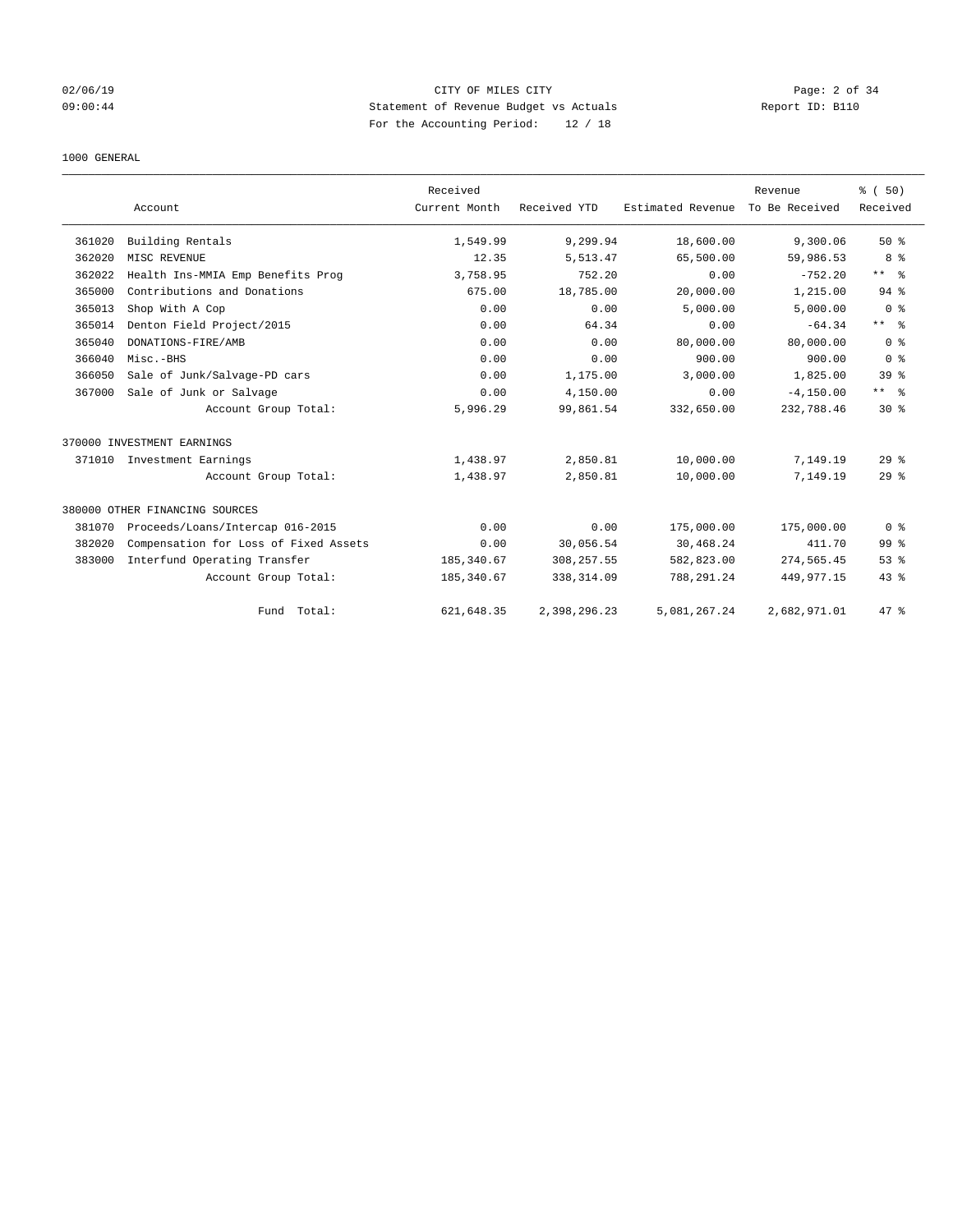## 02/06/19 CITY OF MILES CITY Page: 3 of 34 09:00:44 Statement of Revenue Budget vs Actuals Report ID: B110 For the Accounting Period: 12 / 18

# 2220 LIBRARY

|        |                                   | Received      |              |                   | Revenue        | % (50)                  |
|--------|-----------------------------------|---------------|--------------|-------------------|----------------|-------------------------|
|        | Account                           | Current Month | Received YTD | Estimated Revenue | To Be Received | Received                |
|        | 340000 Charges for Services       |               |              |                   |                |                         |
| 341075 | Serv/Cnty-Interlocal Agmt         | 0.00          | 0.00         | 40,608.00         | 40,608.00      | 0 <sup>8</sup>          |
| 346070 | Library Fees                      | 133.15        | 1,409.01     | 4,000.00          | 2,590.99       | 35%                     |
| 346074 | Book Sales                        | 7.55          | 41.45        | 400.00            | 358.55         | $10*$                   |
|        | Account Group Total:              | 140.70        | 1,450.46     | 45,008.00         | 43,557.54      | 3 <sup>°</sup>          |
|        | 360000 MISCELLANEOUS REVENUE      |               |              |                   |                |                         |
| 365035 | Donation-Library Board of Trustee | 1,483.97      | 4,322.86     | 0.00              | $-4,322.86$    | $***$ $=$ $\frac{6}{5}$ |
|        | Account Group Total:              | 1,483.97      | 4,322.86     | 0.00              | $-4,322.86$    | $***$ $\approx$         |
|        | 380000 OTHER FINANCING SOURCES    |               |              |                   |                |                         |
| 383000 | Interfund Operating Transfer      | 25, 116.25    | 150,697.50   | 301,395.00        | 150,697.50     | $50*$                   |
|        | Account Group Total:              | 25, 116.25    | 150,697.50   | 301,395.00        | 150,697.50     | $50*$                   |
|        | Fund Total:                       | 26,740.92     | 156,470.82   | 346,403.00        | 189,932.18     | 45 %                    |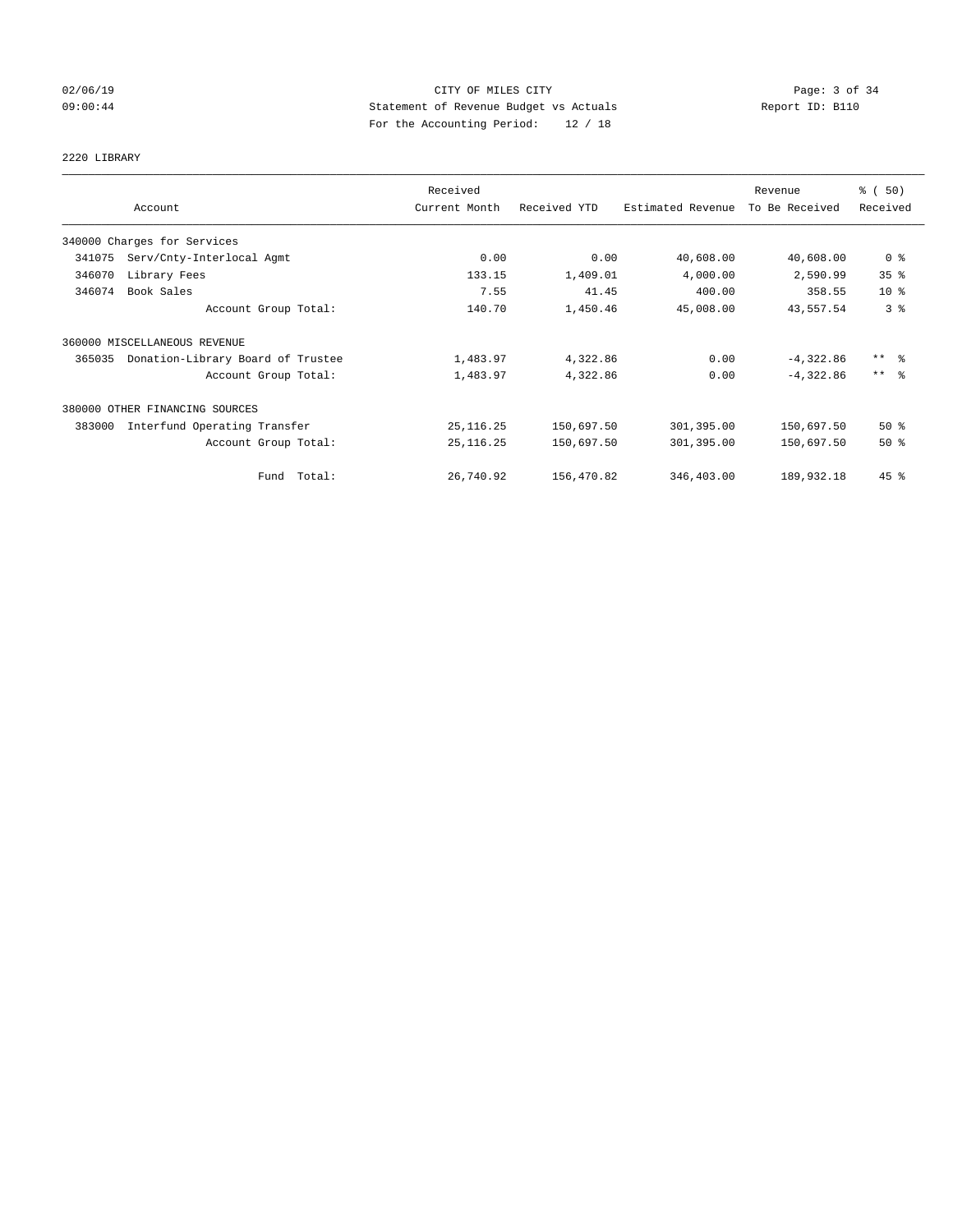## 02/06/19 CITY OF MILES CITY Page: 4 of 34 09:00:44 Statement of Revenue Budget vs Actuals Report ID: B110 For the Accounting Period: 12 / 18

2260 EMERGENCY DISASTER

|              | Account                                | Received<br>Current Month | Received YTD | Estimated Revenue | Revenue<br>To Be Received | 8 ( 50)<br>Received |
|--------------|----------------------------------------|---------------------------|--------------|-------------------|---------------------------|---------------------|
| 310000 TAXES |                                        |                           |              |                   |                           |                     |
| 311010       | Real Property Taxes                    | 732.89                    | 10,133.08    | 18,282.00         | 8,148.92                  | 55 <sup>°</sup>     |
| 311020       | Personal Property Taxes                | 0.00                      | 0.00         | 447.00            | 447.00                    | 0 <sup>8</sup>      |
| 312000       | Penalty & Interest on Delinquent Taxes | 2.96                      | 14.53        | 0.00              | $-14.53$                  | $***$ %             |
|              | Account Group Total:                   | 735.85                    | 10,147.61    | 18,729.00         | 8,581.39                  | $54$ $\frac{6}{3}$  |
|              | Total:<br>Fund                         | 735.85                    | 10,147.61    | 18,729.00         | 8,581.39                  | $54$ $%$            |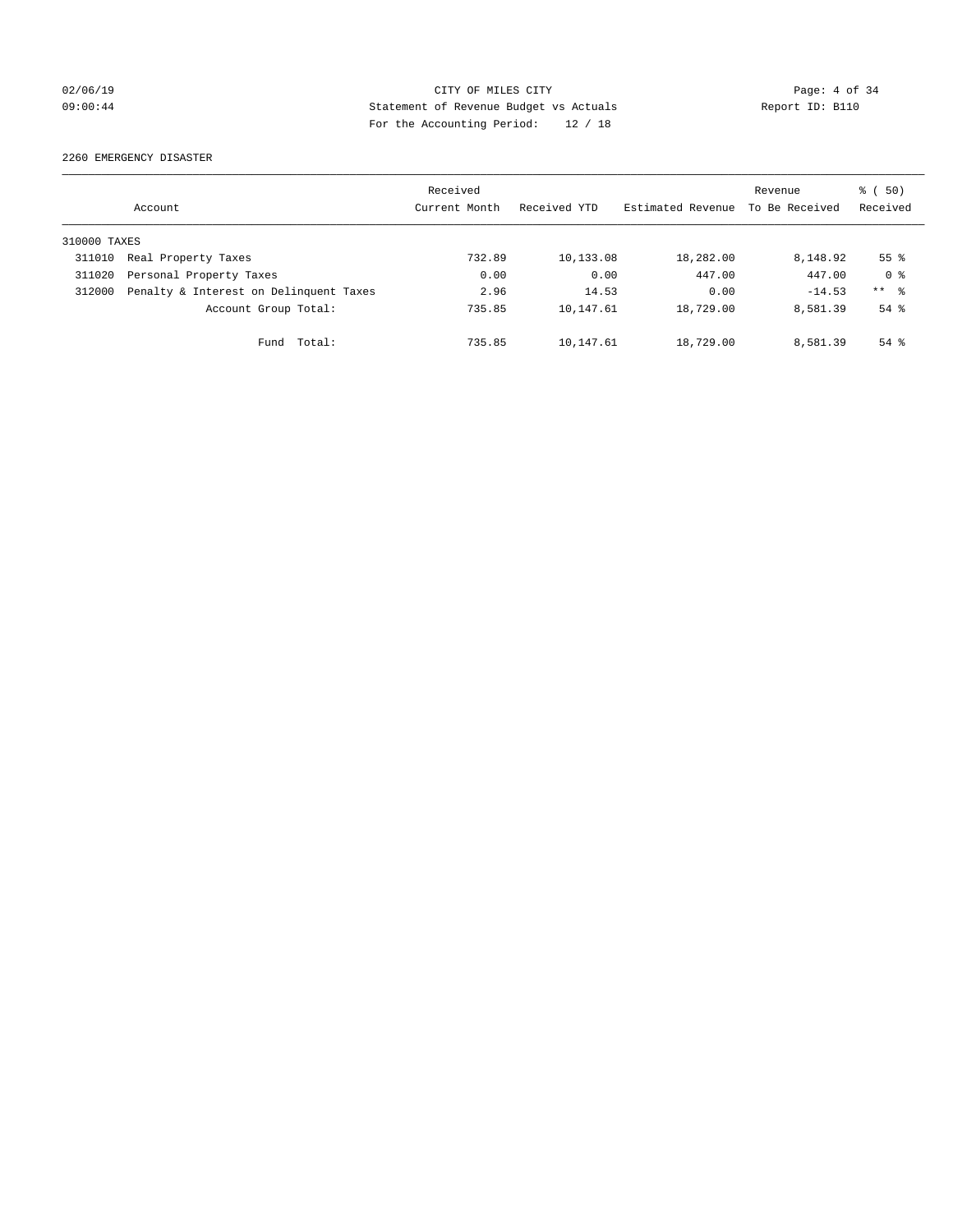## 02/06/19 CITY OF MILES CITY Page: 5 of 34 09:00:44 Statement of Revenue Budget vs Actuals Report ID: B110 For the Accounting Period: 12 / 18

2270 Health

| Account                                | Received<br>Current Month | Received YTD | Estimated Revenue | Revenue<br>To Be Received | 8 ( 50)<br>Received |
|----------------------------------------|---------------------------|--------------|-------------------|---------------------------|---------------------|
| 380000 OTHER FINANCING SOURCES         |                           |              |                   |                           |                     |
| Interfund Operating Transfer<br>383000 | 13,700.00                 | 13,700.00    | 13,700.00         | 0.00                      | $100*$              |
| Account Group Total:                   | 13,700.00                 | 13,700.00    | 13,700.00         | 0.00                      | $100*$              |
| Total:<br>Fund                         | 13,700.00                 | 13,700.00    | 13,700.00         | 0.00                      | $100*$              |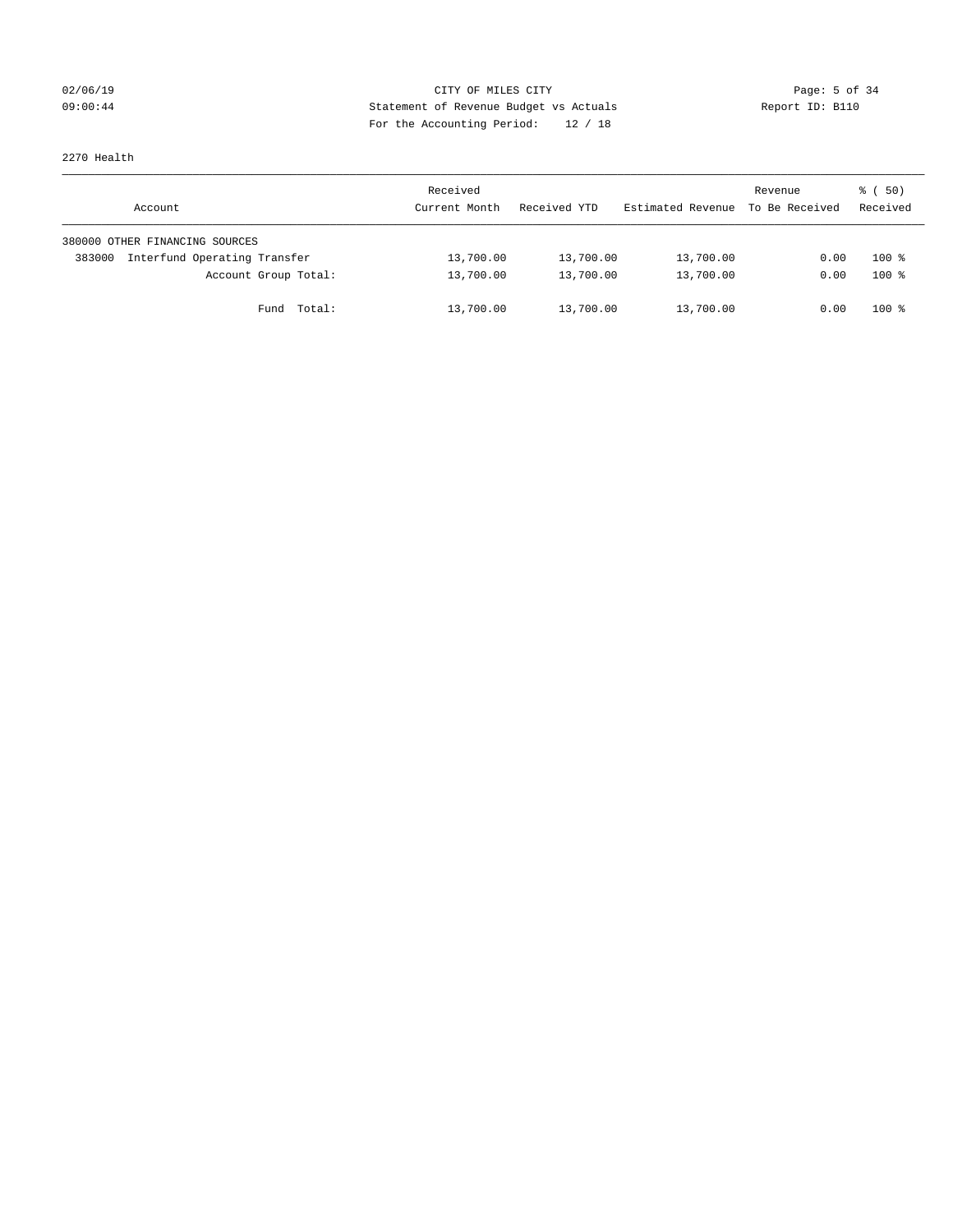## 02/06/19 CITY OF MILES CITY Page: 6 of 34 09:00:44 Statement of Revenue Budget vs Actuals Report ID: B110 For the Accounting Period: 12 / 18

#### 2310 TIFD-Downtown

|              |                                        | Received      |              |                   | Revenue        | % (50)          |
|--------------|----------------------------------------|---------------|--------------|-------------------|----------------|-----------------|
|              | Account                                | Current Month | Received YTD | Estimated Revenue | To Be Received | Received        |
| 310000 TAXES |                                        |               |              |                   |                |                 |
| 311010       | Real Property Taxes                    | 2,142.13      | 33,956.41    | 40,000.00         | 6,043.59       | 85 <sup>8</sup> |
| 311020       | Personal Property Taxes                | 20.26         | 98.02        | 0.00              | $-98.02$       | $***$ $ -$      |
| 312000       | Penalty & Interest on Delinquent Taxes | 8.68          | 31.13        | 0.00              | $-31.13$       | $***$ $\approx$ |
|              | Account Group Total:                   | 2,171.07      | 34,085.56    | 40,000.00         | 5,914.44       | 85%             |
|              | 370000 INVESTMENT EARNINGS             |               |              |                   |                |                 |
| 371010       | Investment Earnings                    | 69.65         | 154.28       | 0.00              | $-154.28$      | ** 왕            |
|              | Account Group Total:                   | 69.65         | 154.28       | 0.00              | $-154.28$      | $***$ $\approx$ |
|              | Total:<br>Fund                         | 2,240.72      | 34, 239.84   | 40,000.00         | 5,760.16       | 86 <sup>8</sup> |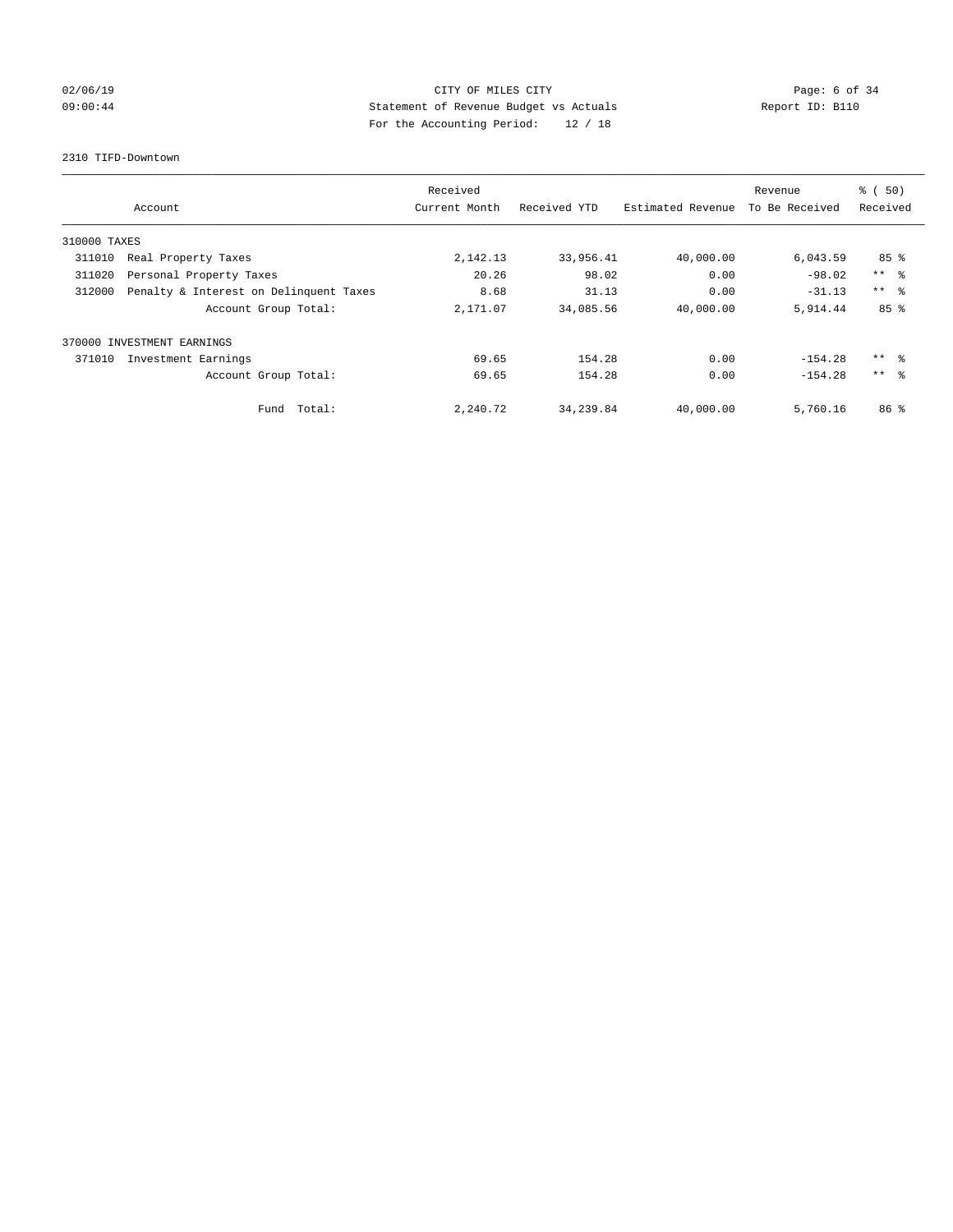## 02/06/19 Page: 7 of 34 09:00:44 Statement of Revenue Budget vs Actuals Report ID: B110 For the Accounting Period: 12 / 18

2372 Permissive Medical Levy

|              | Account                                | Received<br>Current Month | Received YTD | Estimated Revenue | Revenue<br>To Be Received | $\frac{1}{6}$ (50)<br>Received |
|--------------|----------------------------------------|---------------------------|--------------|-------------------|---------------------------|--------------------------------|
| 310000 TAXES |                                        |                           |              |                   |                           |                                |
| 311010       | Real Property Taxes                    | 8,810.68                  | 123,809.45   | 219,172.00        | 95,362.55                 | $56$ $\frac{6}{3}$             |
| 311020       | Personal Property Taxes                | 44.86                     | 342.53       | 5,352.00          | 5,009.47                  | 6 %                            |
| 312000       | Penalty & Interest on Delinquent Taxes | 10.35                     | 50.84        | 0.00              | $-50.84$                  | ** 8                           |
|              | Account Group Total:                   | 8,865.89                  | 124, 202.82  | 224,524.00        | 100, 321. 18              | 55 <sup>°</sup>                |
|              | Fund Total:                            | 8,865.89                  | 124, 202.82  | 224,524.00        | 100,321.18                | 55 <sup>°</sup>                |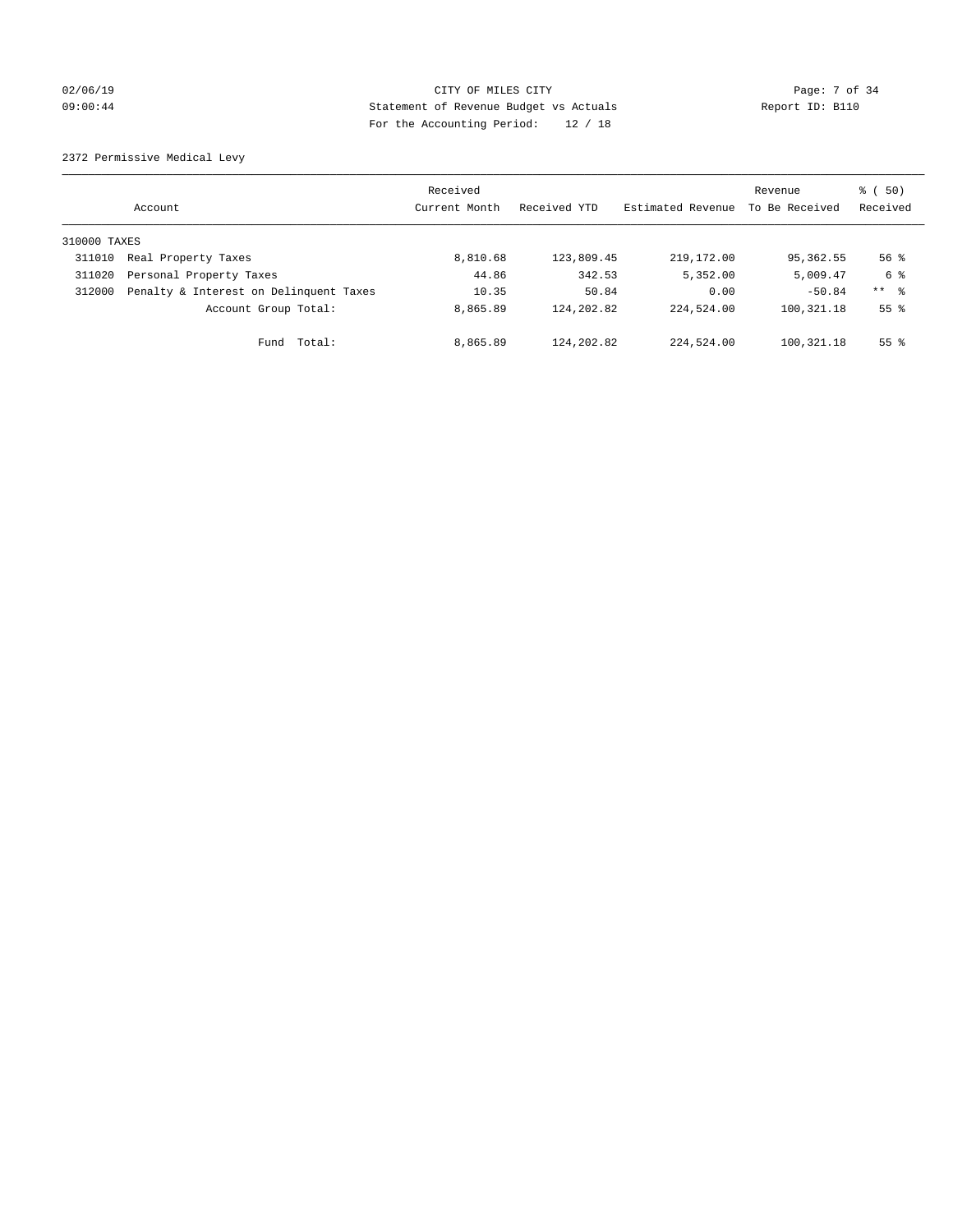## 02/06/19 CITY OF MILES CITY Page: 8 of 34 09:00:44 Statement of Revenue Budget vs Actuals Report ID: B110 For the Accounting Period: 12 / 18

2390 DRUG FORFEITURE

| Account                      | Received<br>Current Month | Received YTD | Estimated Revenue To Be Received | Revenue  | 8 ( 50)<br>Received |
|------------------------------|---------------------------|--------------|----------------------------------|----------|---------------------|
| 350000 FINES AND FORFEITURES |                           |              |                                  |          |                     |
| Drug Forfeitures<br>351013   | 0.00                      | 0.00         | 3,000.00                         | 3,000.00 | 0 %                 |
| Account Group Total:         | 0.00                      | 0.00         | 3,000.00                         | 3,000.00 | 0 <sup>8</sup>      |
| Fund Total:                  | 0.00                      | 0.00         | 3,000.00                         | 3,000.00 | 0 %                 |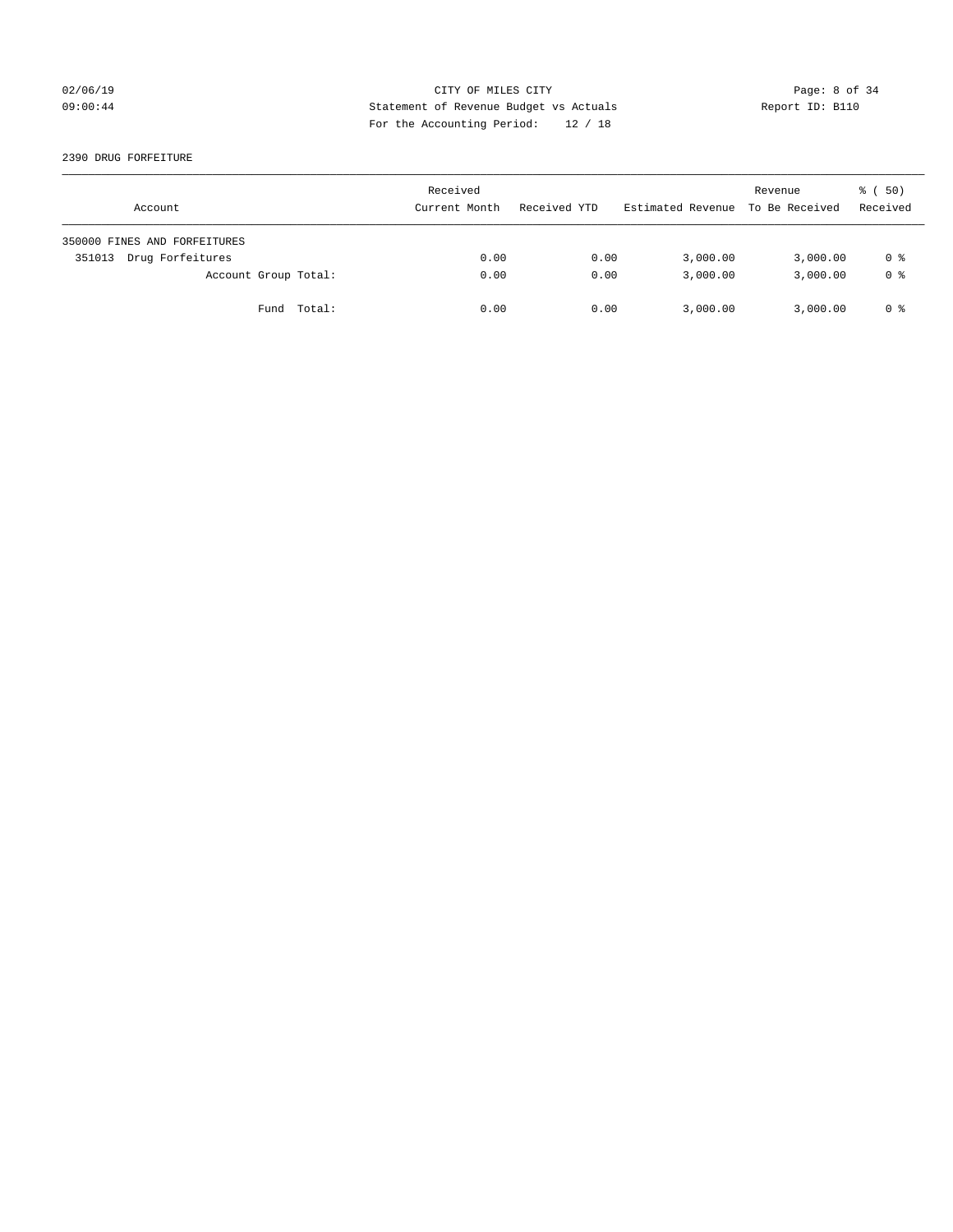## 02/06/19 CITY OF MILES CITY Page: 9 of 34 09:00:44 Statement of Revenue Budget vs Actuals Report ID: B110 For the Accounting Period: 12 / 18

#### 2394 BUILDING CODE ENFORCEMENT

| Account                              | Received<br>Current Month | Received YTD | Estimated Revenue | Revenue<br>To Be Received | $\frac{1}{6}$ (50)<br>Received |
|--------------------------------------|---------------------------|--------------|-------------------|---------------------------|--------------------------------|
| 320000 LICENSES AND PERMITS          |                           |              |                   |                           |                                |
| Building & Related Permits<br>323010 | 5,476.70                  | 65,063.49    | 145,600.00        | 80,536.51                 | $45$ $\frac{6}{3}$             |
| Account Group Total:                 | 5,476.70                  | 65,063.49    | 145,600.00        | 80,536.51                 | $45*$                          |
| Fund Total:                          | 5,476.70                  | 65,063.49    | 145,600.00        | 80,536.51                 | $45$ $\frac{6}{3}$             |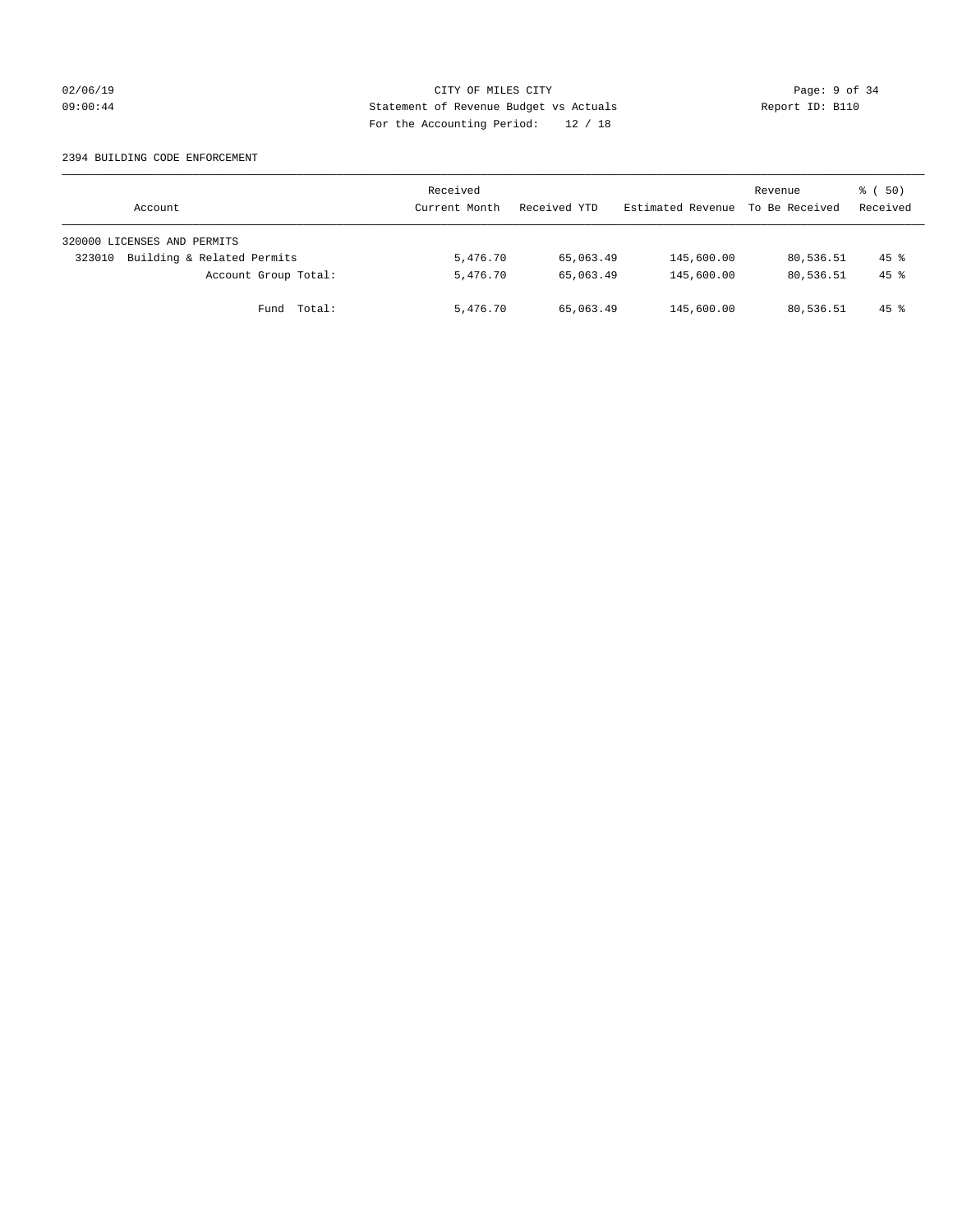## 02/06/19 Page: 10 of 34 09:00:44 Statement of Revenue Budget vs Actuals Report ID: B110 For the Accounting Period: 12 / 18

2400 LTG M D#165-(Gen City)

|              | Account                                  | Received<br>Current Month | Received YTD | Estimated Revenue | Revenue<br>To Be Received | % (50)<br>Received  |
|--------------|------------------------------------------|---------------------------|--------------|-------------------|---------------------------|---------------------|
| 310000 TAXES |                                          |                           |              |                   |                           |                     |
| 311010       | Real Property Taxes                      | 0.00                      | $-51.99$     | 0.00              | 51.99                     | $***$ $ -$          |
|              | Account Group Total:                     | 0.00                      | $-51.99$     | 0.00              | 51.99                     | $***$ $ -$          |
|              | 360000 MISCELLANEOUS REVENUE             |                           |              |                   |                           |                     |
| 363010       | Maintenance Assessments                  | 8,079.76                  | 131, 243. 17 | 214,301.00        | 83,057.83                 | 61 %                |
| 363040       | Penalty & Interest on Deling Assessments | 42.73                     | 315.22       | 500.00            | 184.78                    | 63%                 |
|              | Account Group Total:                     | 8,122.49                  | 131,558.39   | 214,801.00        | 83, 242.61                | $61$ $%$            |
|              | 370000 INVESTMENT EARNINGS               |                           |              |                   |                           |                     |
| 371010       | Investment Earnings                      | 171.32                    | 277.69       | 100.00            | $-177.69$                 | $278$ $%$           |
|              | Account Group Total:                     | 171.32                    | 277.69       | 100.00            | $-177.69$                 | $278$ $\frac{6}{5}$ |
|              | Total:<br>Fund                           | 8,293.81                  | 131,784.09   | 214,901.00        | 83, 116.91                | 61 %                |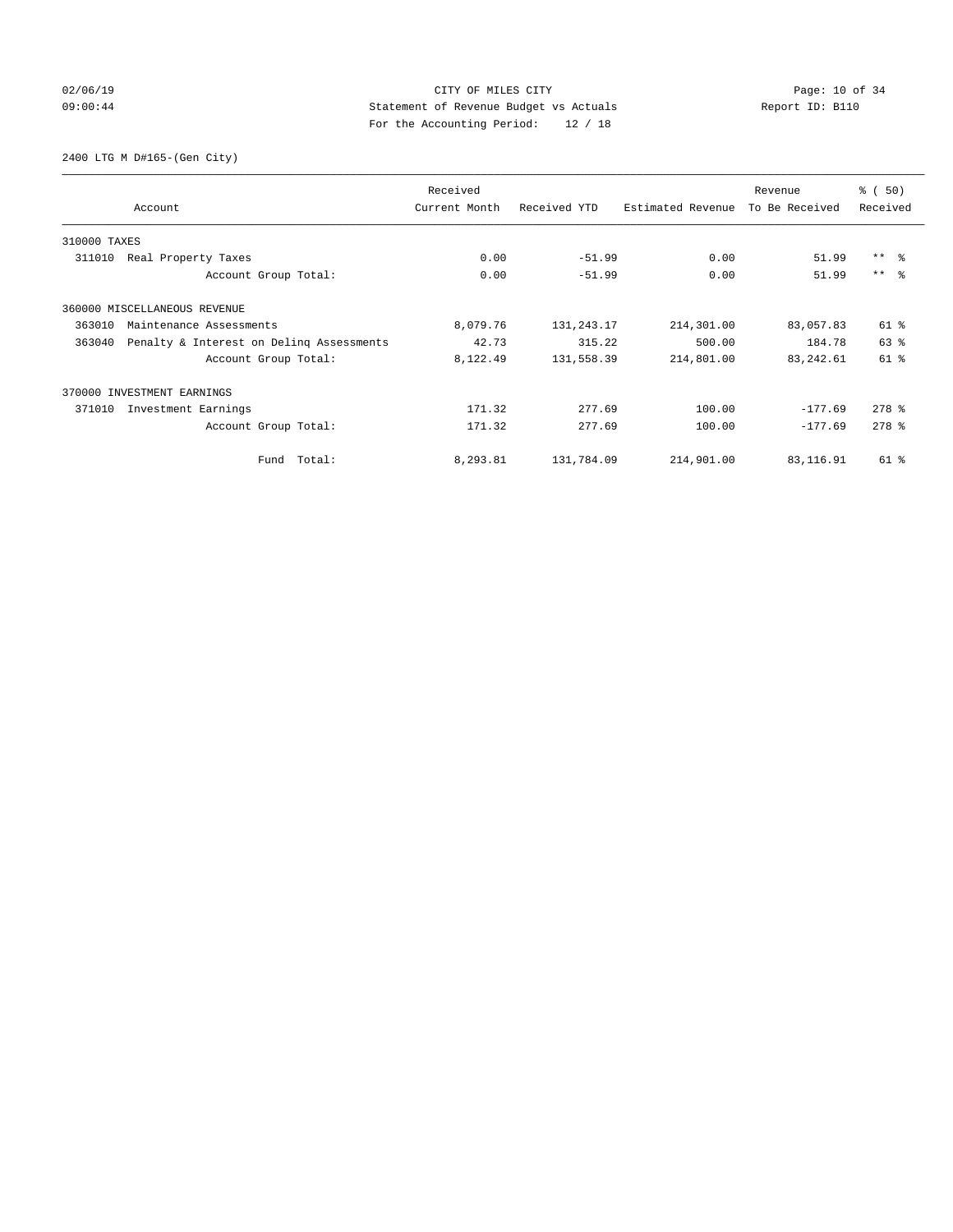## 02/06/19 Page: 11 of 34 09:00:44 Statement of Revenue Budget vs Actuals Report ID: B110 For the Accounting Period: 12 / 18

2420 LTG M D#167-(MilesAddn Etc)

|        |                                          | Received      |              |                   | Revenue        | $\frac{1}{6}$ (50) |
|--------|------------------------------------------|---------------|--------------|-------------------|----------------|--------------------|
|        | Account                                  | Current Month | Received YTD | Estimated Revenue | To Be Received | Received           |
|        | 360000 MISCELLANEOUS REVENUE             |               |              |                   |                |                    |
| 363010 | Maintenance Assessments                  | 1,613.61      | 18,388.21    | 31,875.00         | 13,486.79      | 58 %               |
| 363040 | Penalty & Interest on Deling Assessments | 7.66          | 24.23        | 100.00            | 75.77          | $24$ $%$           |
|        | Account Group Total:                     | 1,621.27      | 18,412.44    | 31,975.00         | 13,562.56      | 58 %               |
| 370000 | INVESTMENT EARNINGS                      |               |              |                   |                |                    |
| 371010 | Investment Earnings                      | 29.33         | 56.61        | 55.00             | $-1.61$        | 103 <sup>8</sup>   |
|        | Account Group Total:                     | 29.33         | 56.61        | 55.00             | $-1.61$        | 103 <sup>8</sup>   |
|        | Fund Total:                              | 1,650.60      | 18,469.05    | 32,030.00         | 13,560.95      | 58 %               |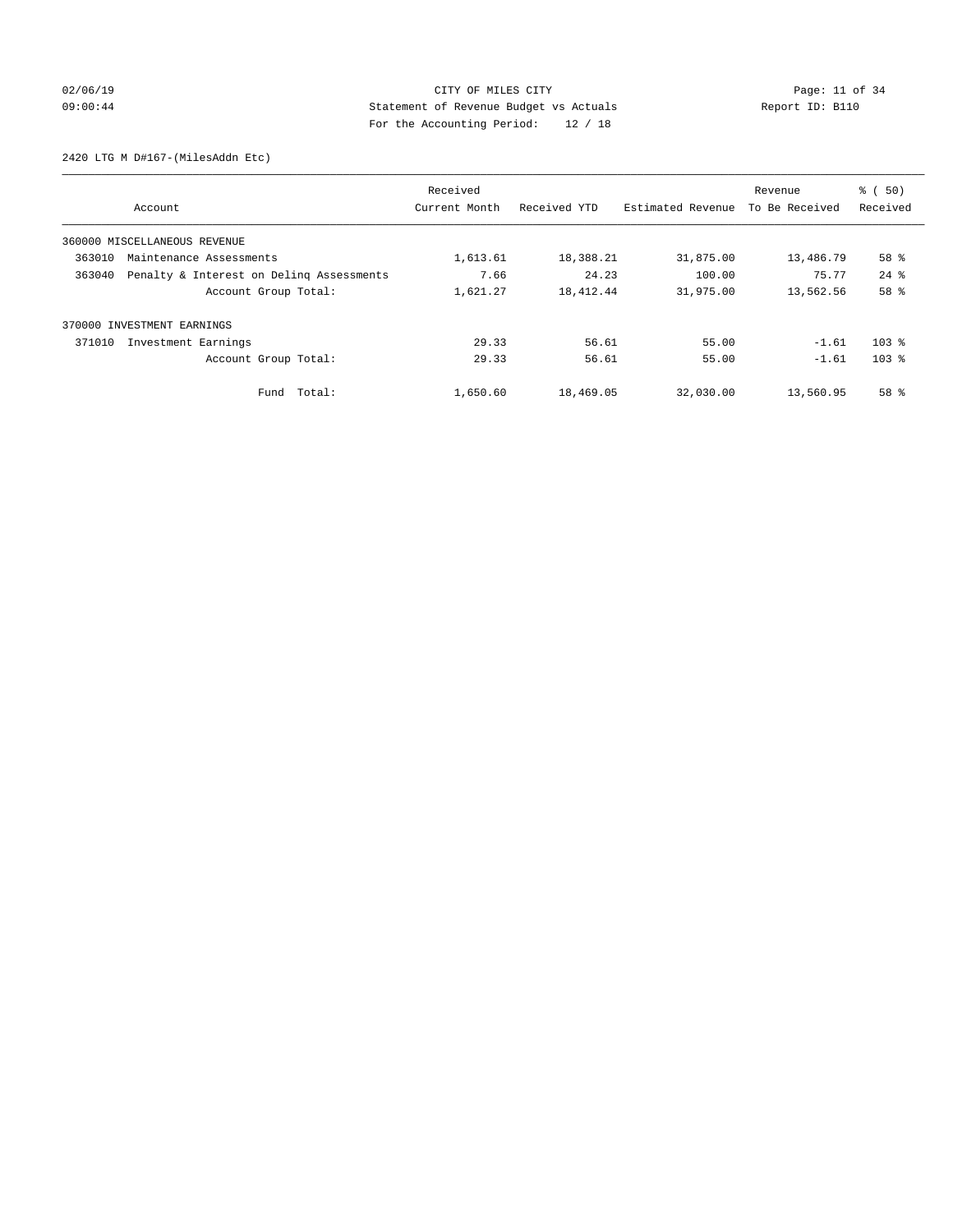## 02/06/19 Page: 12 of 34 09:00:44 Statement of Revenue Budget vs Actuals Report ID: B110 For the Accounting Period: 12 / 18

2430 LTG M D#171-(Balsam Est)

|        |                                          | Received      |              |                   | Revenue        | $\frac{1}{6}$ (50) |
|--------|------------------------------------------|---------------|--------------|-------------------|----------------|--------------------|
|        | Account                                  | Current Month | Received YTD | Estimated Revenue | To Be Received | Received           |
|        | 360000 MISCELLANEOUS REVENUE             |               |              |                   |                |                    |
| 363010 | Maintenance Assessments                  | 81.46         | 2,876.40     | 5,037.00          | 2,160.60       | 57 <sup>8</sup>    |
| 363040 | Penalty & Interest on Delinq Assessments | 0.39          | 0.39         | 5.00              | 4.61           | 8 %                |
|        | Account Group Total:                     | 81.85         | 2,876.79     | 5,042.00          | 2,165.21       | 57 <sup>8</sup>    |
|        | 370000 INVESTMENT EARNINGS               |               |              |                   |                |                    |
| 371010 | Investment Earnings                      | 4.17          | 12.25        | 10.00             | $-2.25$        | $123$ $%$          |
|        | Account Group Total:                     | 4.17          | 12.25        | 10.00             | $-2.25$        | $123$ $%$          |
|        | Total:<br>Fund                           | 86.02         | 2,889.04     | 5,052.00          | 2,162.96       | 57 <sup>8</sup>    |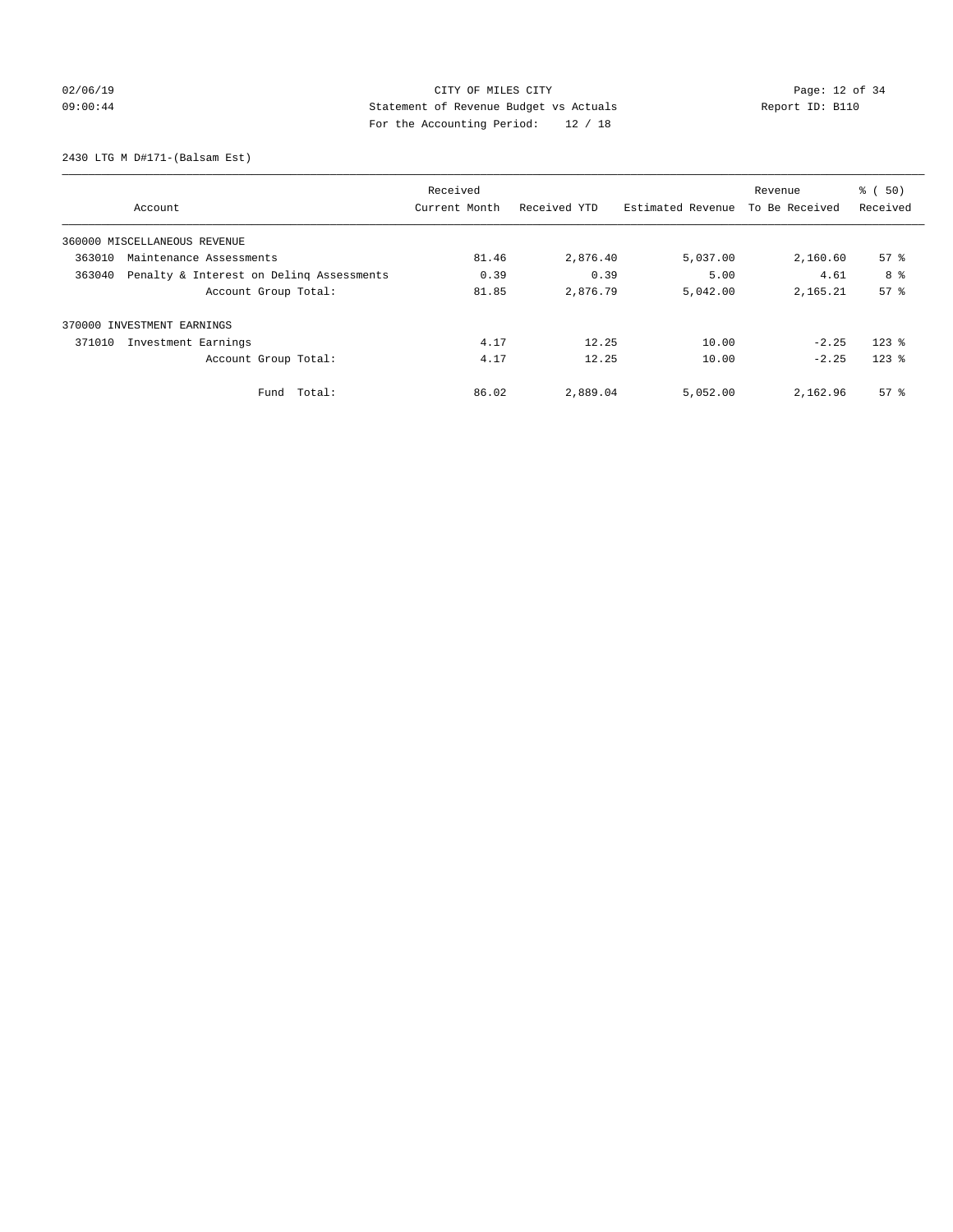## 02/06/19 Page: 13 of 34 09:00:44 Statement of Revenue Budget vs Actuals Report ID: B110 For the Accounting Period: 12 / 18

2440 LTG M D#172-(Main Str)

|        |                                          | Received      |              |                   | Revenue        | $\frac{1}{6}$ (50) |
|--------|------------------------------------------|---------------|--------------|-------------------|----------------|--------------------|
|        | Account                                  | Current Month | Received YTD | Estimated Revenue | To Be Received | Received           |
|        | 360000 MISCELLANEOUS REVENUE             |               |              |                   |                |                    |
| 363010 | Maintenance Assessments                  | 1,071.66      | 13,855.82    | 22,372.00         | 8,516.18       | 62 %               |
| 363040 | Penalty & Interest on Deling Assessments | 5.09          | 22.64        | 100.00            | 77.36          | $23$ $%$           |
|        | Account Group Total:                     | 1,076.75      | 13,878.46    | 22,472.00         | 8,593.54       | 62 %               |
| 370000 | INVESTMENT EARNINGS                      |               |              |                   |                |                    |
| 371010 | Investment Earnings                      | 10.00         | 24.77        | 50.00             | 25.23          | $50*$              |
|        | Account Group Total:                     | 10.00         | 24.77        | 50.00             | 25.23          | 50%                |
|        | Fund Total:                              | 1,086.75      | 13,903.23    | 22,522.00         | 8,618.77       | 62 %               |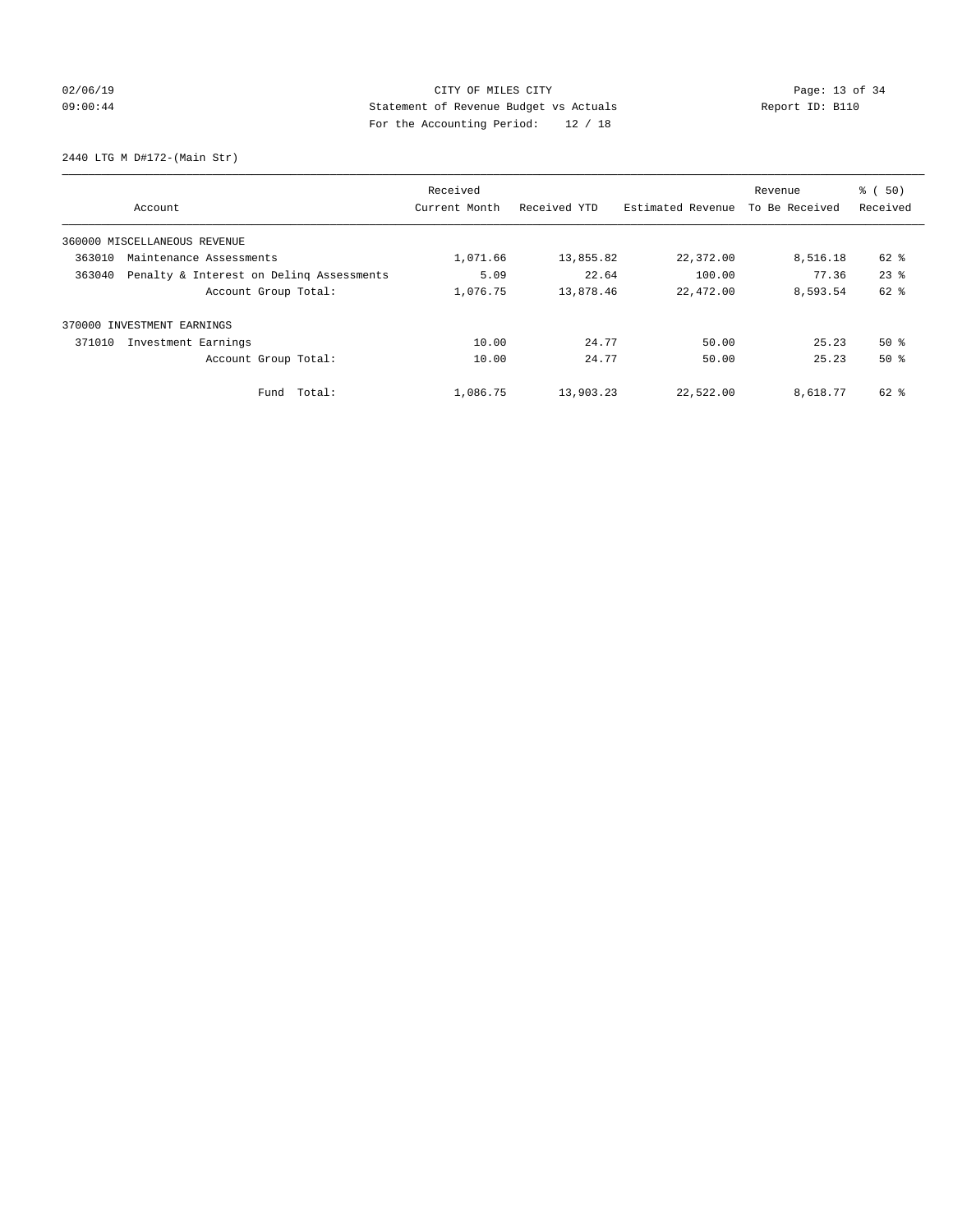## 02/06/19 Page: 14 of 34 09:00:44 Statement of Revenue Budget vs Actuals Report ID: B110 For the Accounting Period: 12 / 18

2450 LTG M D#195-(SG-Trico)

|        |                                          | Received      |              |                   | Revenue        | % (50)          |
|--------|------------------------------------------|---------------|--------------|-------------------|----------------|-----------------|
|        | Account                                  | Current Month | Received YTD | Estimated Revenue | To Be Received | Received        |
|        | 360000 MISCELLANEOUS REVENUE             |               |              |                   |                |                 |
| 363010 | Maintenance Assessments                  | 529.17        | 2,939.74     | 5,338.00          | 2,398.26       | 55 <sup>8</sup> |
| 363040 | Penalty & Interest on Deling Assessments | 2.51          | 2.51         | 10.00             | 7.49           | $25$ $%$        |
|        | Account Group Total:                     | 531.68        | 2,942.25     | 5,348.00          | 2,405.75       | 55%             |
|        | 370000 INVESTMENT EARNINGS               |               |              |                   |                |                 |
| 371010 | Investment Earnings                      | 6.07          | 17.61        | 10.00             | $-7.61$        | $176$ %         |
|        | Account Group Total:                     | 6.07          | 17.61        | 10.00             | $-7.61$        | $176$ %         |
|        | Fund Total:                              | 537.75        | 2,959.86     | 5,358.00          | 2,398.14       | 55 <sup>8</sup> |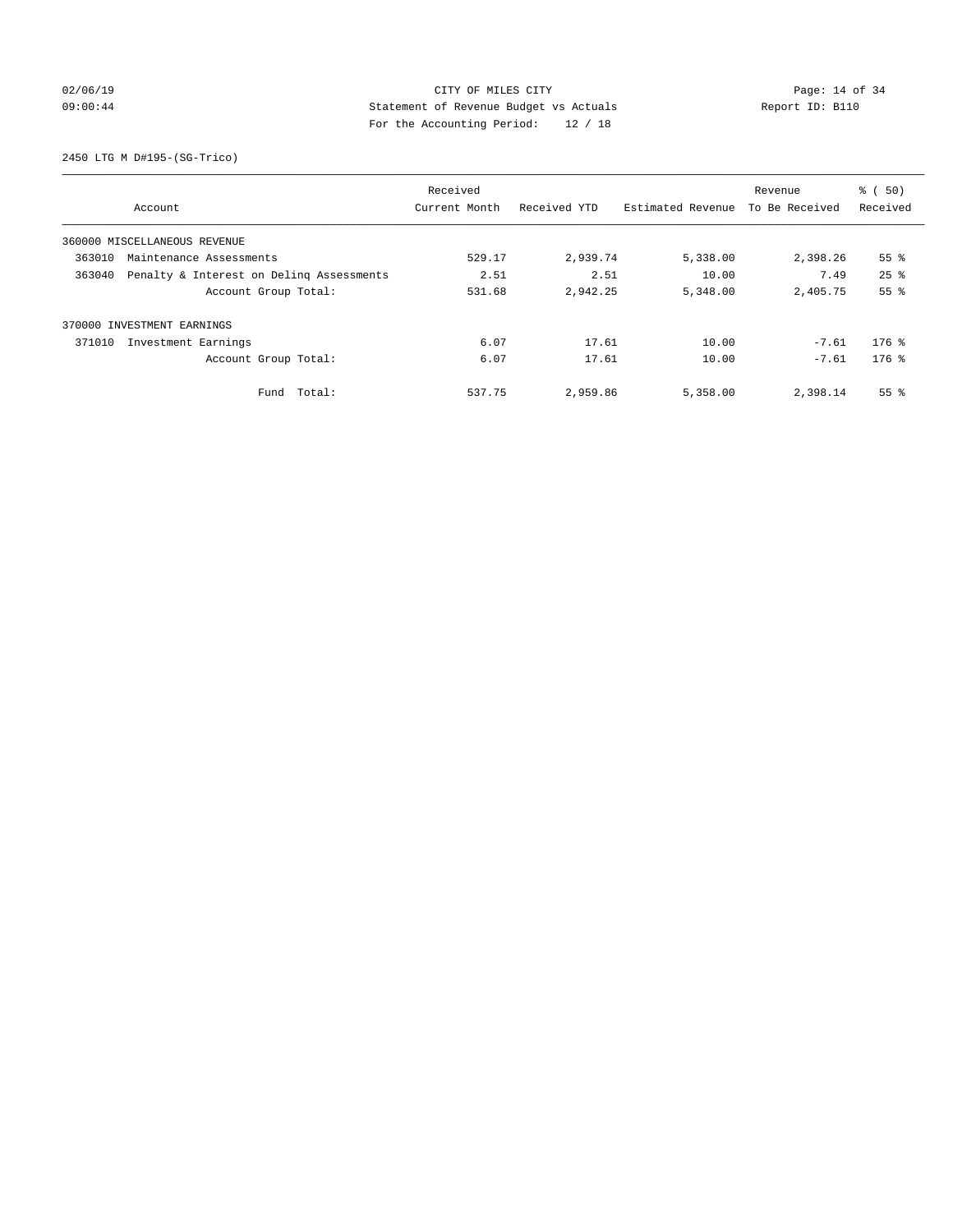## 02/06/19 Page: 15 of 34 09:00:44 Statement of Revenue Budget vs Actuals Report ID: B110 For the Accounting Period: 12 / 18

2470 LTG M D#202-(SG-MDU&NV)

|        |                                          | Received      |              |                   | Revenue        | $\frac{1}{6}$ (50) |
|--------|------------------------------------------|---------------|--------------|-------------------|----------------|--------------------|
|        | Account                                  | Current Month | Received YTD | Estimated Revenue | To Be Received | Received           |
|        | 360000 MISCELLANEOUS REVENUE             |               |              |                   |                |                    |
| 363010 | Maintenance Assessments                  | 262.22        | 5,080.25     | 8,622.00          | 3,541.75       | 59%                |
| 363040 | Penalty & Interest on Deling Assessments | 1.24          | 22.14        | 20.00             | $-2.14$        | $111*$             |
|        | Account Group Total:                     | 263.46        | 5,102.39     | 8,642.00          | 3,539.61       | 59%                |
|        | 370000 INVESTMENT EARNINGS               |               |              |                   |                |                    |
| 371010 | Investment Earnings                      | 3.02          | 3.02         | 10.00             | 6.98           | $30*$              |
|        | Account Group Total:                     | 3.02          | 3.02         | 10.00             | 6.98           | $30*$              |
|        | Total:<br>Fund                           | 266.48        | 5,105.41     | 8,652.00          | 3,546.59       | 59%                |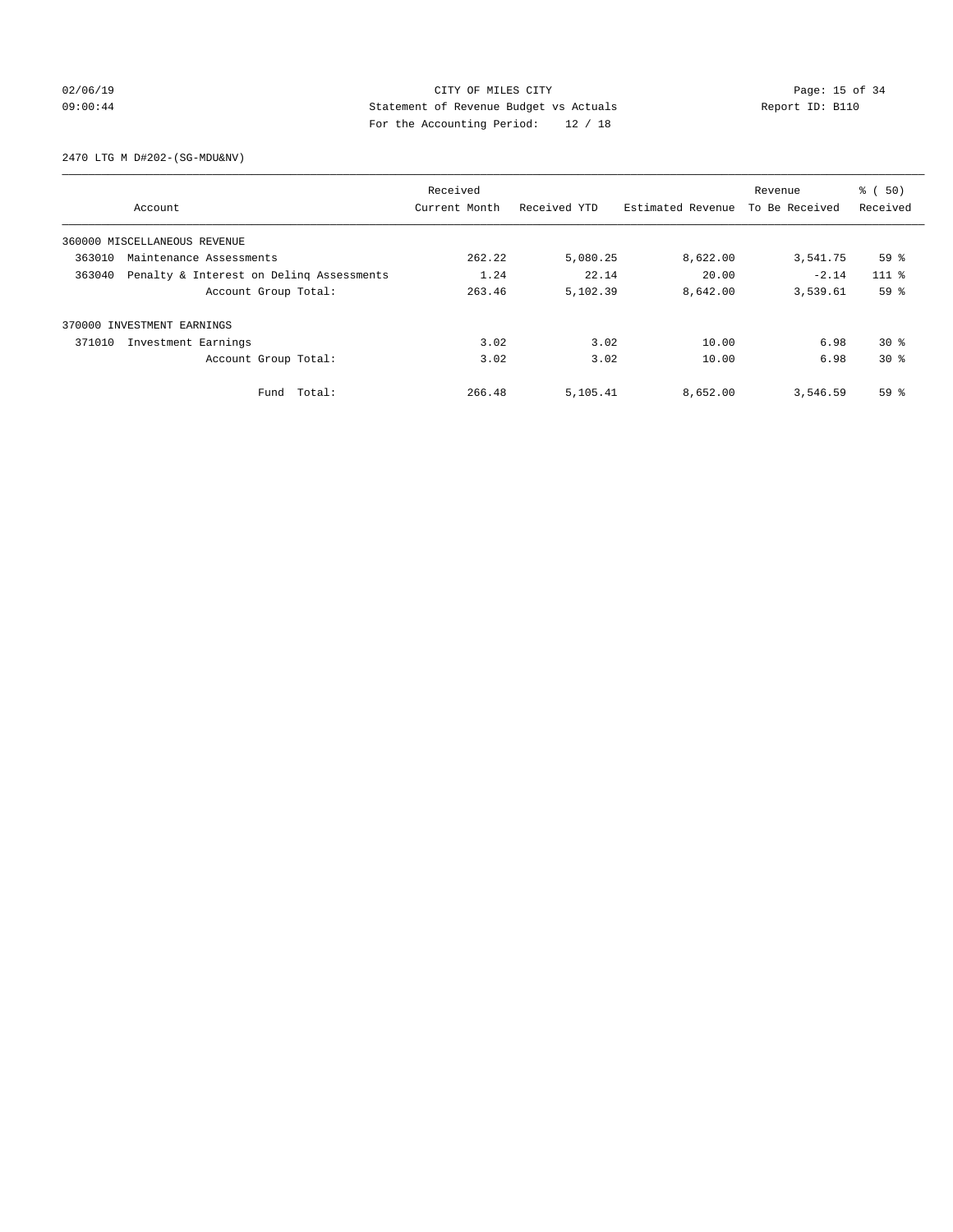## $O2/06/19$  Page: 16 of 34 09:00:44 Statement of Revenue Budget vs Actuals Report ID: B110 For the Accounting Period: 12 / 18

2480 LTG M M#173-(Milestown Estates)

|        |                                          | Received      |              |                   | Revenue        | $\frac{1}{6}$ (50) |
|--------|------------------------------------------|---------------|--------------|-------------------|----------------|--------------------|
|        | Account                                  | Current Month | Received YTD | Estimated Revenue | To Be Received | Received           |
|        | 360000 MISCELLANEOUS REVENUE             |               |              |                   |                |                    |
| 363010 | Maintenance Assessments                  | 55.68         | 1,859.71     | 2,673.00          | 813.29         | 70 %               |
| 363040 | Penalty & Interest on Deling Assessments | 0.26          | 1.44         | 0.00              | $-1.44$        | $***$ $ -$         |
|        | Account Group Total:                     | 55.94         | 1,861.15     | 2,673.00          | 811.85         | 70 %               |
|        | 370000 INVESTMENT EARNINGS               |               |              |                   |                |                    |
| 371010 | Investment Earnings                      | 3.71          | 6.63         | 10.00             | 3.37           | 66 %               |
|        | Account Group Total:                     | 3.71          | 6.63         | 10.00             | 3.37           | 66 %               |
|        | Total:<br>Fund                           | 59.65         | 1,867.78     | 2,683.00          | 815.22         | 70 %               |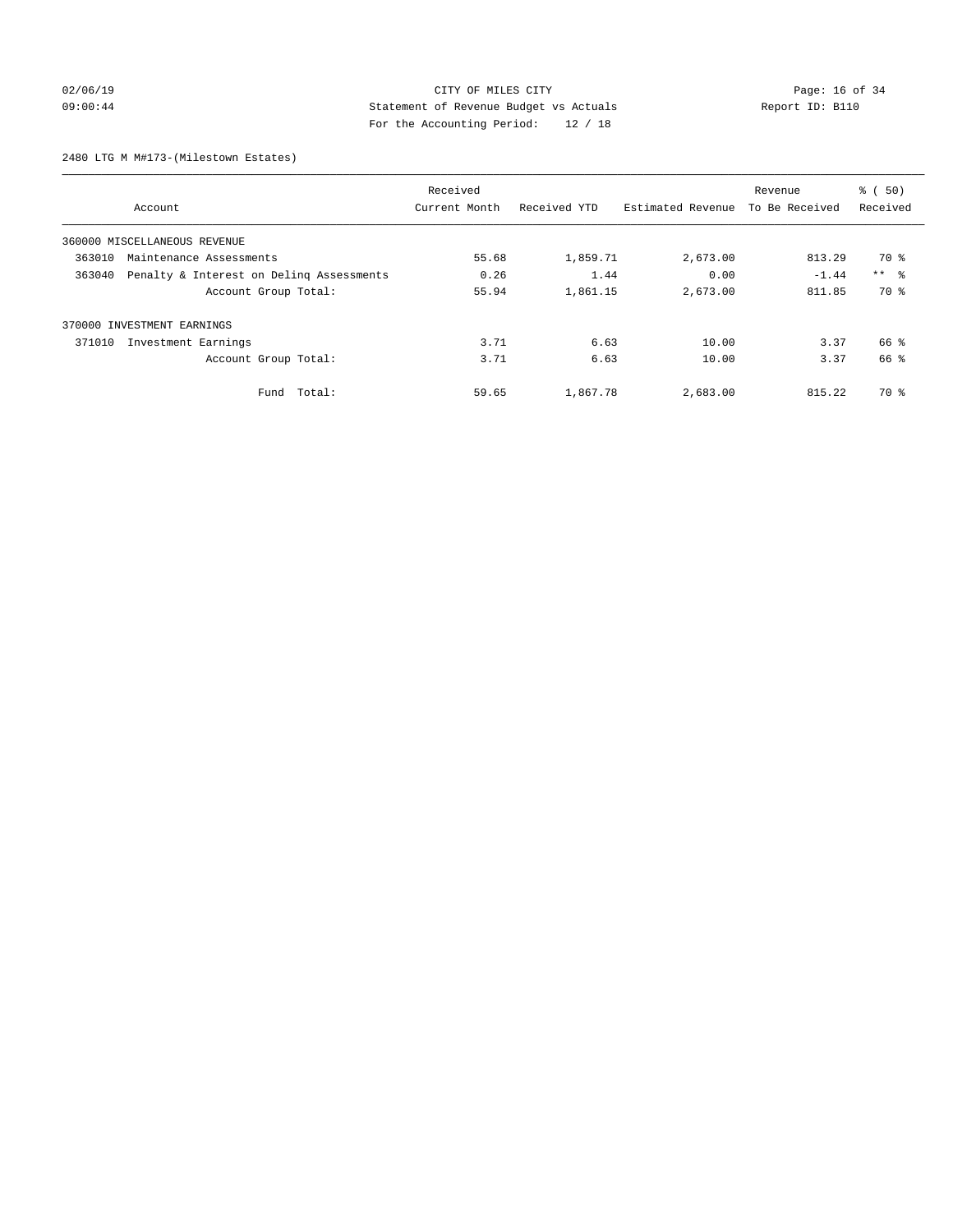## 02/06/19 Page: 17 of 34 09:00:44 Statement of Revenue Budget vs Actuals Report ID: B110 For the Accounting Period: 12 / 18

2510 STR MAINT DIST #204

|              |                                          | Received      |              |                   | Revenue        | % (50)              |
|--------------|------------------------------------------|---------------|--------------|-------------------|----------------|---------------------|
|              | Account                                  | Current Month | Received YTD | Estimated Revenue | To Be Received | Received            |
| 310000 TAXES |                                          |               |              |                   |                |                     |
|              | 311010 Real Property Taxes               | 0.00          | $-51.99$     | 0.00              | 51.99          | $***$ $\frac{6}{5}$ |
|              | Account Group Total:                     | 0.00          | $-51.99$     | 0.00              | 51.99          | $***$ $=$           |
|              | 330000 INTERGOVERNMENTAL REVENUES        |               |              |                   |                |                     |
|              | 331113 FEMA -Projects                    | 0.00          | 0.00         | 30,000.00         | 30,000.00      | 0 <sup>8</sup>      |
|              | Account Group Total:                     | 0.00          | 0.00         | 30,000.00         | 30,000.00      | 0 <sup>8</sup>      |
|              | 360000 MISCELLANEOUS REVENUE             |               |              |                   |                |                     |
| 362020       | MISC REVENUE                             | 0.00          | 600.00       | 0.00              | $-600.00$      | ** %                |
| 363010       | Maintenance Assessments                  | 61,760.30     | 943,295.08   | 1,570,748.00      | 627, 452.92    | $60*$               |
| 363040       | Penalty & Interest on Deling Assessments | 318.41        | 1,520.50     | 4,000.00          | 2,479.50       | 38 <sup>8</sup>     |
|              | Account Group Total:                     | 62,078.71     | 945, 415.58  | 1,574,748.00      | 629, 332.42    | 60 %                |
|              | 370000 INVESTMENT EARNINGS               |               |              |                   |                |                     |
| 371010       | Investment Earnings                      | 1,557.03      | 5,506.86     | 5,000.00          | $-506.86$      | $110*$              |
|              | Account Group Total:                     | 1,557.03      | 5,506.86     | 5,000.00          | $-506.86$      | 110 %               |
|              | 380000 OTHER FINANCING SOURCES           |               |              |                   |                |                     |
| 383000       | Interfund Operating Transfer             | 42,696.30     | 42,696.30    | 102,300.00        | 59,603.70      | $42*$               |
|              | Account Group Total:                     | 42,696.30     | 42,696.30    | 102,300.00        | 59,603.70      | $42*$               |
|              | Fund Total:                              | 106,332.04    | 993, 566.75  | 1,712,048.00      | 718, 481.25    | 58 %                |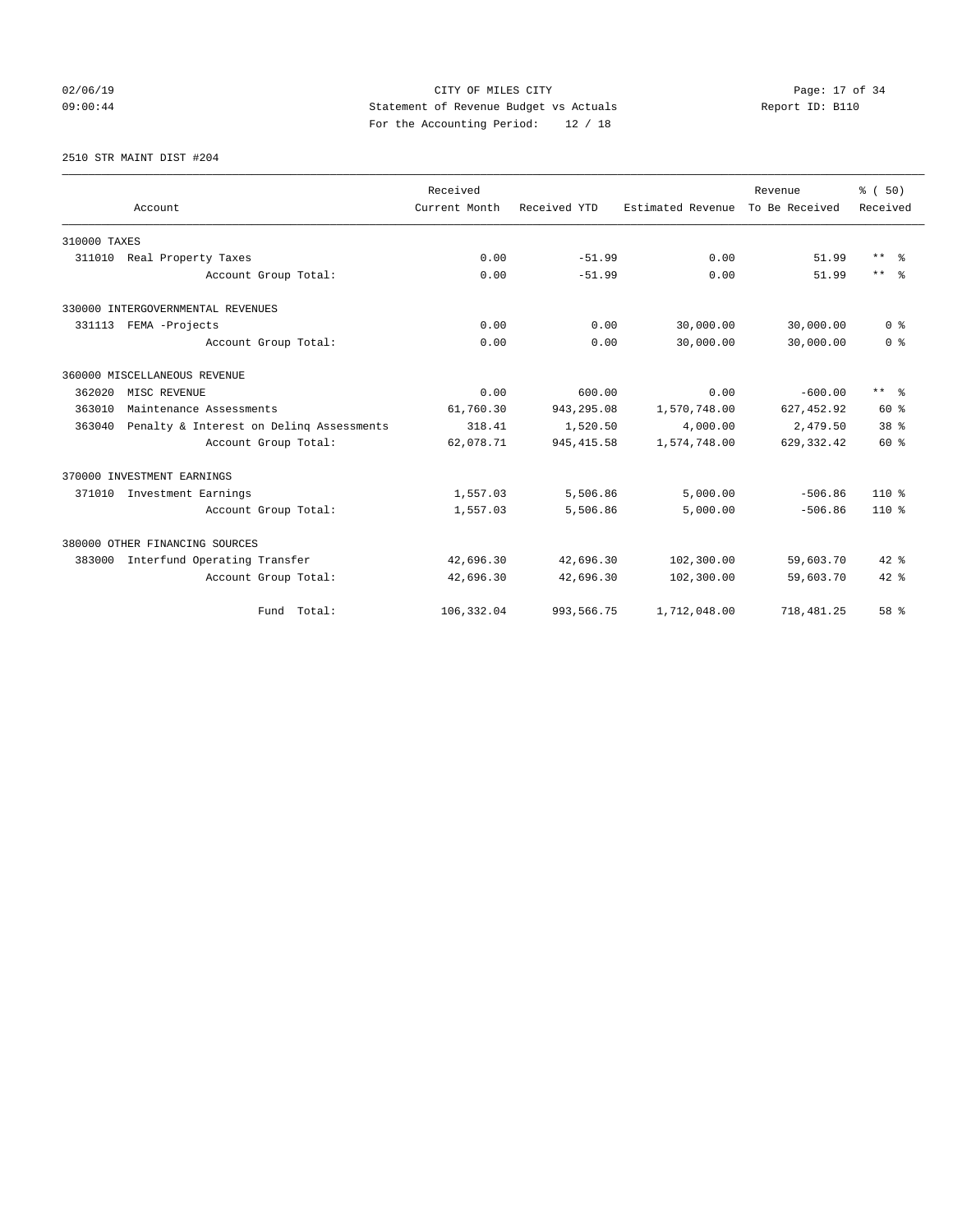## 02/06/19 Page: 18 of 34 09:00:44 Statement of Revenue Budget vs Actuals Report ID: B110 For the Accounting Period: 12 / 18

2520 STR MAINT DIST #205

|        | Account                                  | Received<br>Current Month | Received YTD | Estimated Revenue | Revenue<br>To Be Received | % (50)<br>Received      |
|--------|------------------------------------------|---------------------------|--------------|-------------------|---------------------------|-------------------------|
|        | 330000 INTERGOVERNMENTAL REVENUES        |                           |              |                   |                           |                         |
| 331113 | FEMA -Projects                           | 0.00                      | 0.00         | 7,500.00          | 7,500.00                  | 0 <sup>8</sup>          |
|        | Account Group Total:                     | 0.00                      | 0.00         | 7,500.00          | 7,500.00                  | 0 <sup>8</sup>          |
|        | 360000 MISCELLANEOUS REVENUE             |                           |              |                   |                           |                         |
| 362020 | MISC REVENUE                             | 0.00                      | 150.00       | 0.00              | $-150.00$                 | $***$ $=$ $\frac{6}{5}$ |
| 363010 | Maintenance Assessments                  | 9,662.36                  | 161,877.97   | 255,571.00        | 93,693.03                 | 63 %                    |
| 363040 | Penalty & Interest on Deling Assessments | 45.86                     | 443.17       | 1,000.00          | 556.83                    | 44 %                    |
|        | Account Group Total:                     | 9,708.22                  | 162, 471.14  | 256,571.00        | 94,099.86                 | 63%                     |
|        | 370000 INVESTMENT EARNINGS               |                           |              |                   |                           |                         |
| 371010 | Investment Earnings                      | 549.85                    | 1,677.04     | 400.00            | $-1.277.04$               | 419 %                   |
|        | Account Group Total:                     | 549.85                    | 1,677.04     | 400.00            | $-1, 277.04$              | 419 %                   |
|        | 380000 OTHER FINANCING SOURCES           |                           |              |                   |                           |                         |
| 383000 | Interfund Operating Transfer             | 42,696.30                 | 42,696.30    | 91,062.00         | 48,365.70                 | 47.8                    |
|        | Account Group Total:                     | 42,696.30                 | 42,696.30    | 91,062.00         | 48, 365. 70               | 47.8                    |
|        | Fund Total:                              | 52,954.37                 | 206,844.48   | 355,533.00        | 148,688.52                | 58 %                    |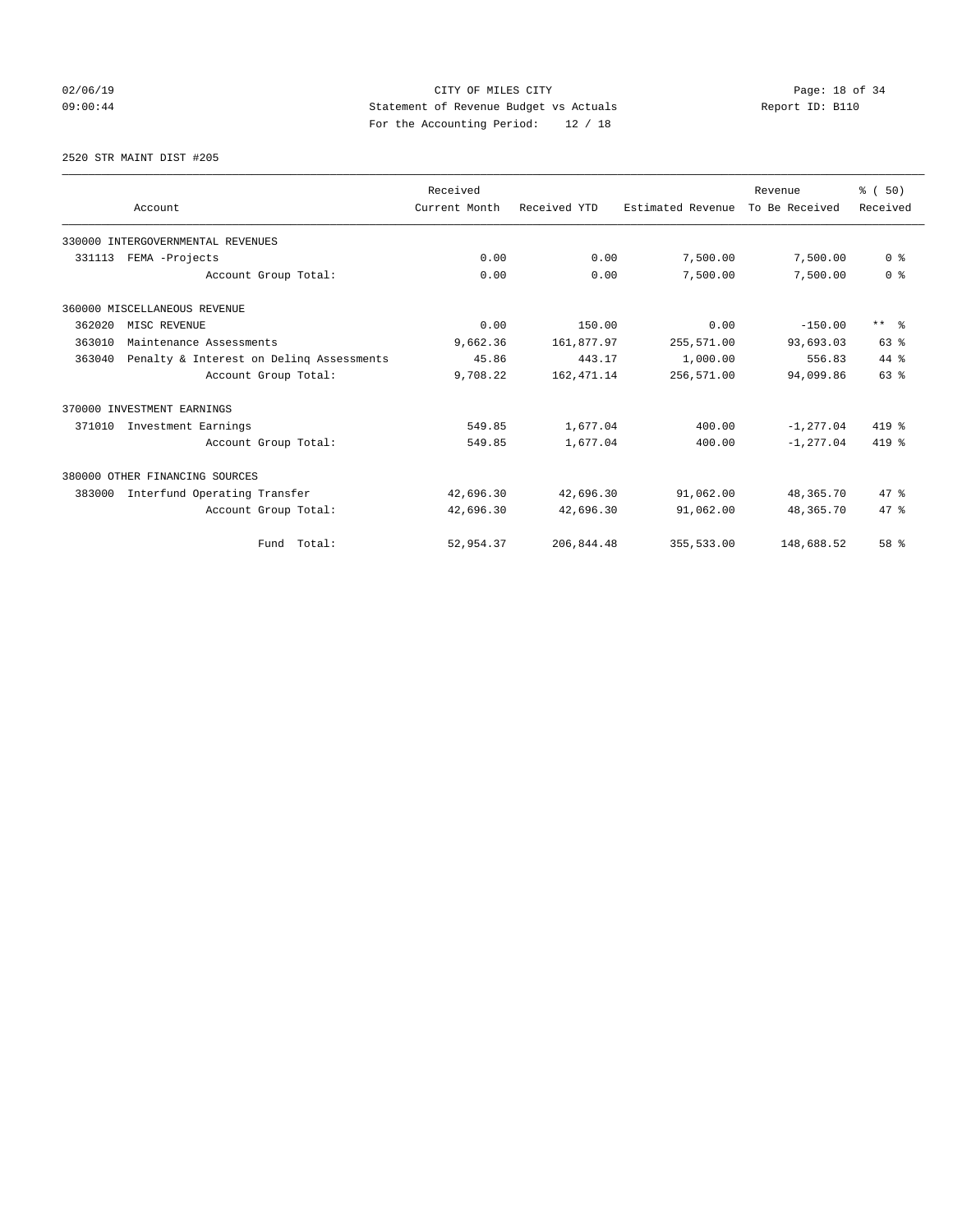## 02/06/19 Page: 19 of 34 09:00:44 Statement of Revenue Budget vs Actuals Report ID: B110 For the Accounting Period: 12 / 18

#### 2540 STR MAINT DIST#207-(MILESTOWN ESTATES)

|        |                                          | Received      |              |                   | Revenue        | % (50)          |
|--------|------------------------------------------|---------------|--------------|-------------------|----------------|-----------------|
|        | Account                                  | Current Month | Received YTD | Estimated Revenue | To Be Received | Received        |
|        | 360000 MISCELLANEOUS REVENUE             |               |              |                   |                |                 |
| 363010 | Maintenance Assessments                  | 95.58         | 3,410.94     | 4,859.00          | 1,448.06       | 70 %            |
| 363040 | Penalty & Interest on Deling Assessments | 0.45          | 6.55         | 0.00              | $-6.55$        | $***$ $\approx$ |
|        | Account Group Total:                     | 96.03         | 3,417.49     | 4,859.00          | 1,441.51       | 70 %            |
| 370000 | INVESTMENT EARNINGS                      |               |              |                   |                |                 |
| 371010 | Investment Earnings                      | 10.62         | 32.79        | 20.00             | $-12.79$       | $164$ $%$       |
|        | Account Group Total:                     | 10.62         | 32.79        | 20.00             | $-12.79$       | $164$ %         |
|        | Total:<br>Fund                           | 106.65        | 3,450.28     | 4,879.00          | 1,428.72       | 71 %            |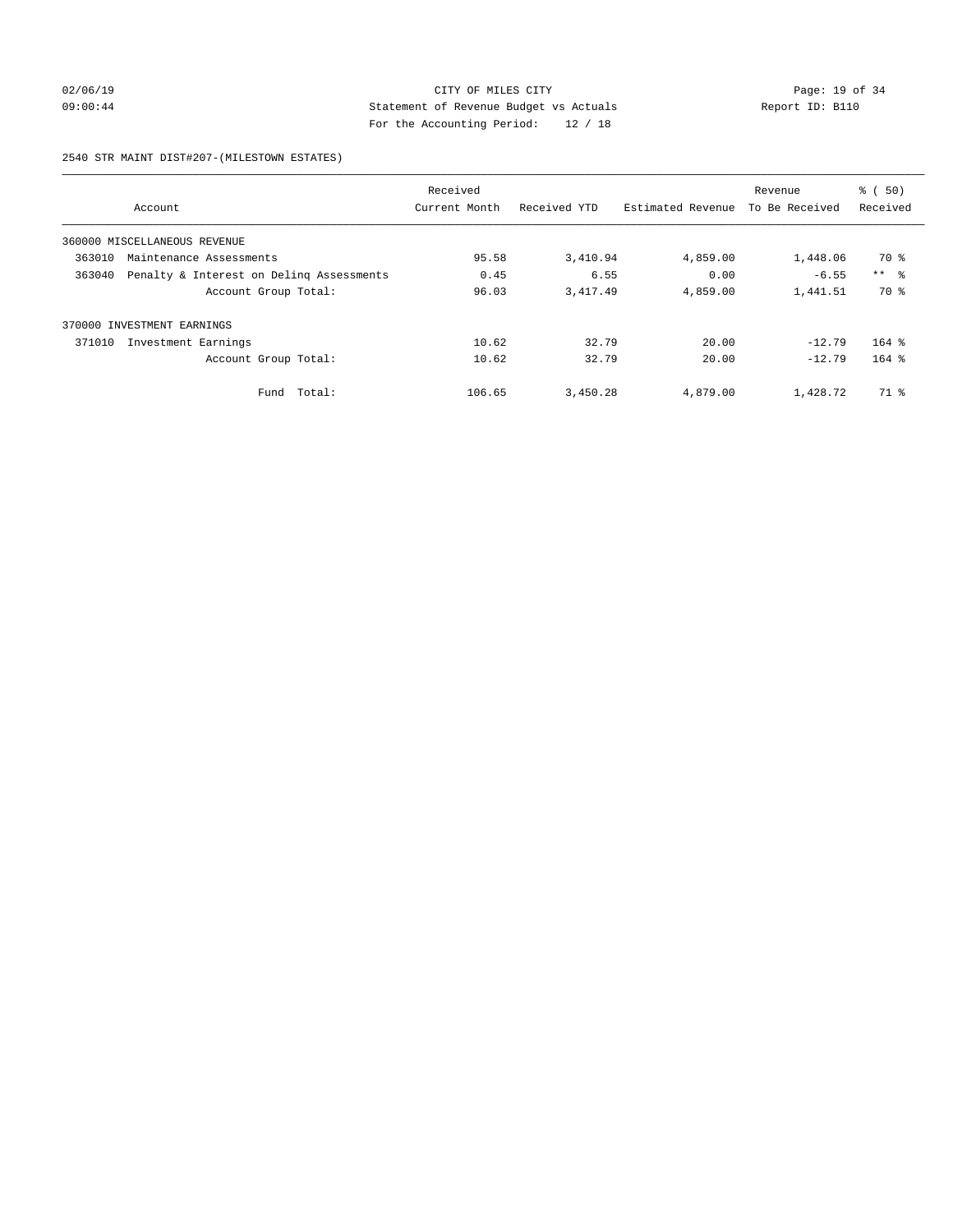## 02/06/19 Page: 20 of 34 09:00:44 Statement of Revenue Budget vs Actuals Report ID: B110 For the Accounting Period: 12 / 18

#### 2701 Fire Grants

| Account                           | Received<br>Current Month | Received YTD | Estimated Revenue | Revenue<br>To Be Received | % (50)<br>Received |
|-----------------------------------|---------------------------|--------------|-------------------|---------------------------|--------------------|
|                                   |                           |              |                   |                           |                    |
| 330000 INTERGOVERNMENTAL REVENUES |                           |              |                   |                           |                    |
| FEMA -Projects<br>331113          | 0.00                      | 0.00         | 358,273.00        | 358,273.00                | 0 %                |
| Account Group Total:              | 0.00                      | 0.00         | 358,273.00        | 358,273.00                | 0 <sup>8</sup>     |
| 360000 MISCELLANEOUS REVENUE      |                           |              |                   |                           |                    |
| 365040<br>DONATIONS-FIRE/AMB      | 0.00                      | 0.00         | 300.00            | 300.00                    | 0 <sup>8</sup>     |
| 367000<br>Sale of Junk or Salvage | 0.00                      | 0.00         | 10,000.00         | 10,000.00                 | 0 <sup>8</sup>     |
| Account Group Total:              | 0.00                      | 0.00         | 10,300.00         | 10,300.00                 | 0 <sup>8</sup>     |
| Fund Total:                       | 0.00                      | 0.00         | 368,573.00        | 368,573.00                | 0 %                |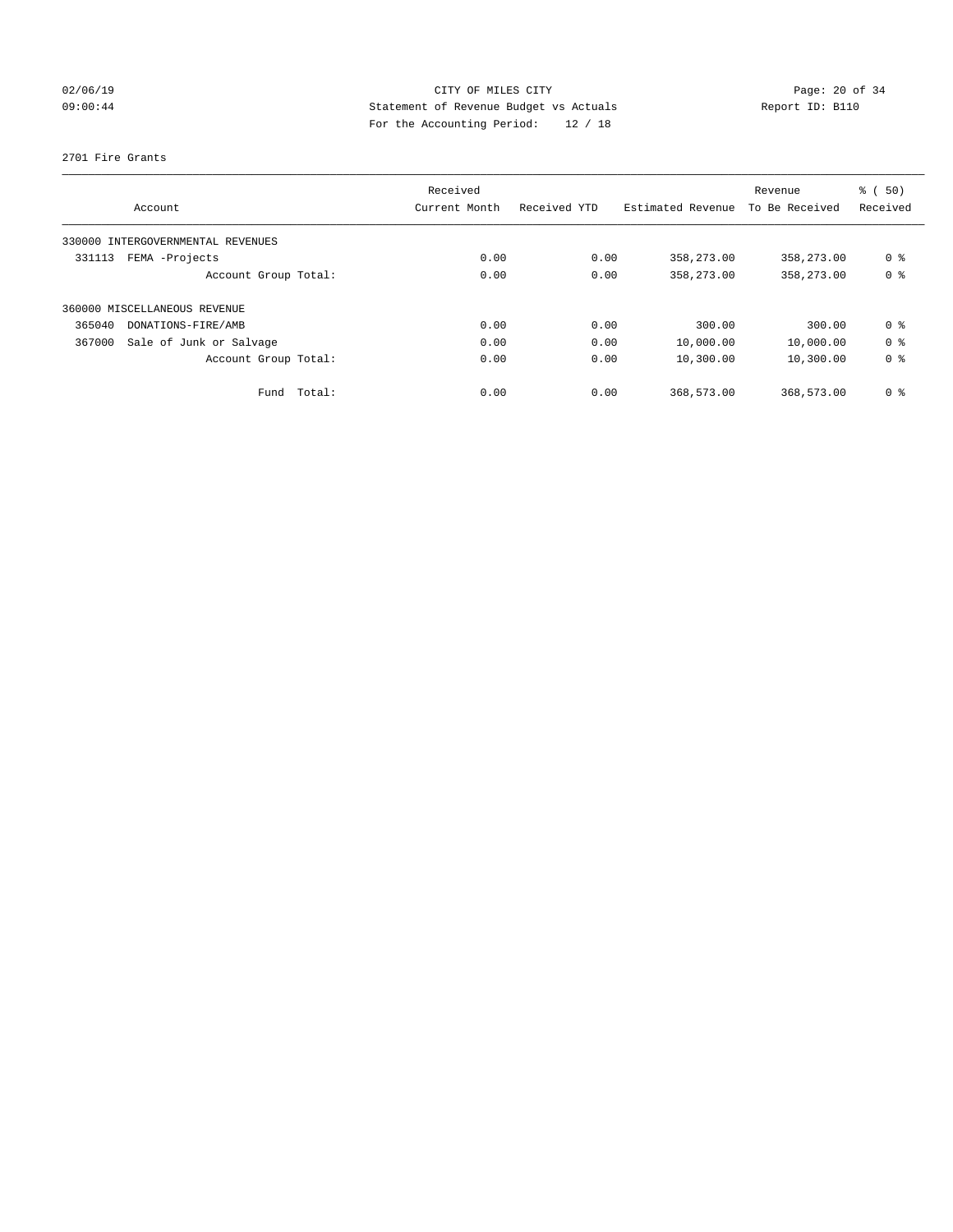## 02/06/19 Page: 21 of 34 09:00:44 Statement of Revenue Budget vs Actuals Report ID: B110 For the Accounting Period: 12 / 18

2820 GAS TAX

| Account                              | Received<br>Current Month | Received YTD | Estimated Revenue | Revenue<br>To Be Received | 8 ( 50)<br>Received |
|--------------------------------------|---------------------------|--------------|-------------------|---------------------------|---------------------|
| 330000 INTERGOVERNMENTAL REVENUES    |                           |              |                   |                           |                     |
| Gasoline Tax Apportionment<br>335040 | 14,552.93                 | 87, 317.58   | 174,635.00        | 87, 317.42                | $50*$               |
| Account Group Total:                 | 14,552.93                 | 87, 317.58   | 174,635.00        | 87, 317, 42               | $50*$               |
| Fund Total:                          | 14,552.93                 | 87, 317, 58  | 174,635.00        | 87, 317, 42               | $50*$               |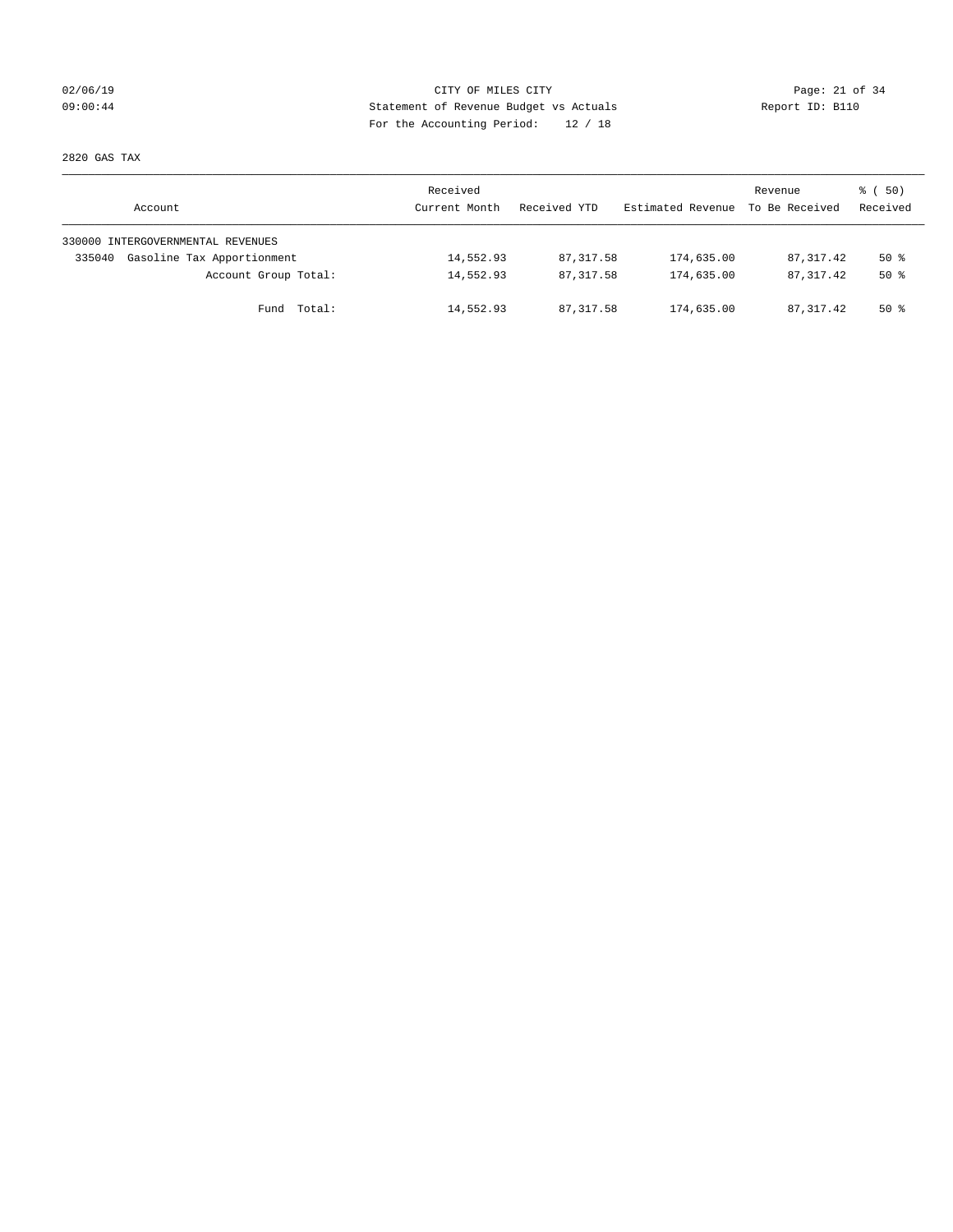## 02/06/19 Page: 22 of 34 09:00:44 Statement of Revenue Budget vs Actuals Report ID: B110 For the Accounting Period: 12 / 18

2821 HB473- Fuel Tax

| Account                                | Received<br>Current Month | Received YTD | Estimated Revenue | Revenue<br>To Be Received | % (50)<br>Received |
|----------------------------------------|---------------------------|--------------|-------------------|---------------------------|--------------------|
|                                        |                           |              |                   |                           |                    |
| 330000 INTERGOVERNMENTAL REVENUES      |                           |              |                   |                           |                    |
| 335041<br>HB473                        | 0.00                      | 0.00         | 96,938.00         | 96,938.00                 | 0 <sup>8</sup>     |
| Account Group Total:                   | 0.00                      | 0.00         | 96,938.00         | 96,938.00                 | 0 <sup>8</sup>     |
| 380000 OTHER FINANCING SOURCES         |                           |              |                   |                           |                    |
| Interfund Operating Transfer<br>383000 | 0.00                      | 0.00         | 4,847.00          | 4,847.00                  | 0 <sup>8</sup>     |
| Account Group Total:                   | 0.00                      | 0.00         | 4,847.00          | 4,847.00                  | 0 <sup>8</sup>     |
| Total:<br>Fund                         | 0.00                      | 0.00         | 101,785.00        | 101,785.00                | 0 <sup>8</sup>     |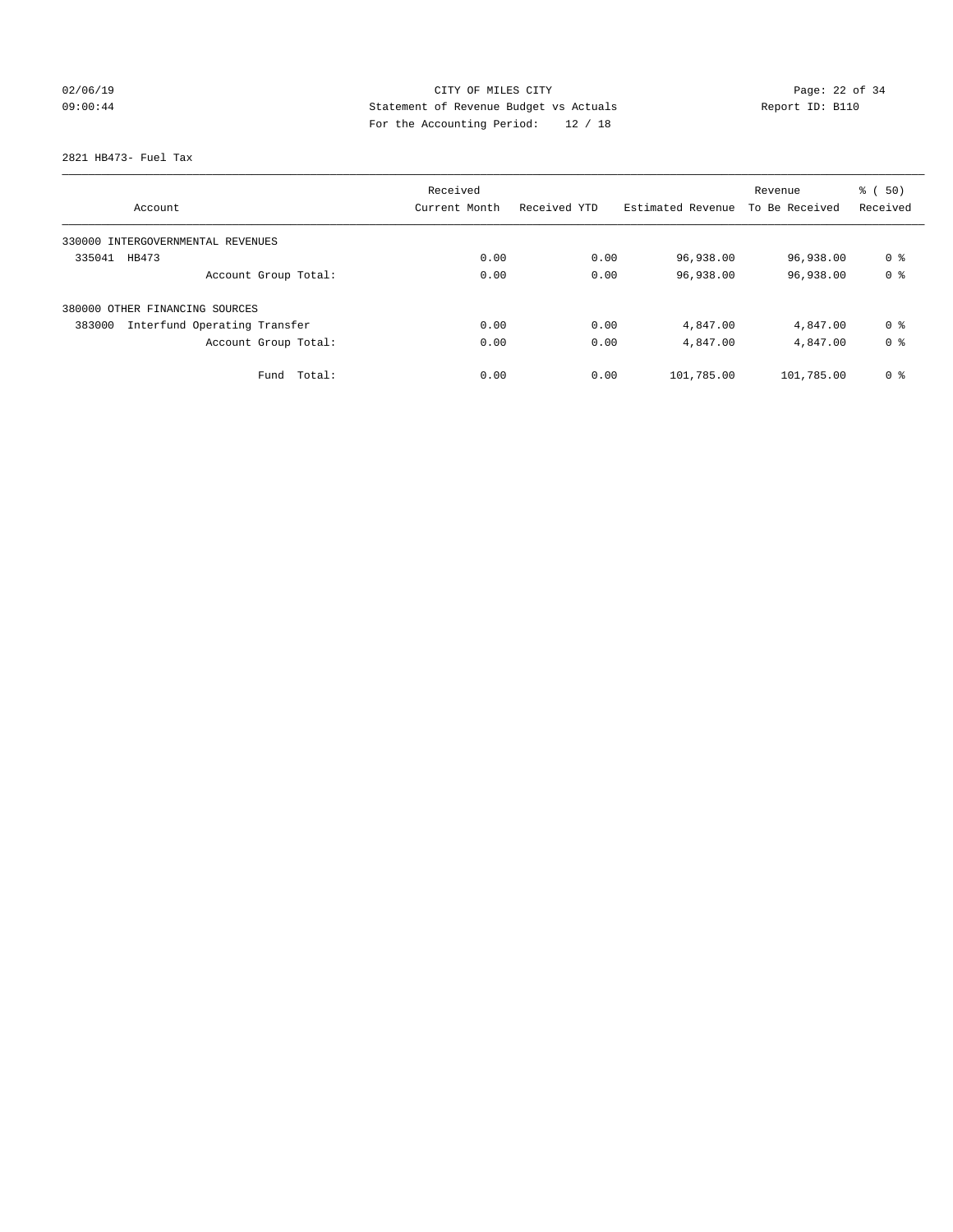## 02/06/19 Page: 23 of 34 09:00:44 Statement of Revenue Budget vs Actuals Report ID: B110 For the Accounting Period: 12 / 18

2850 911 EMERGENCY

|        |                                   |        | Received      |              |                   | Revenue        | % (50)    |
|--------|-----------------------------------|--------|---------------|--------------|-------------------|----------------|-----------|
|        | Account                           |        | Current Month | Received YTD | Estimated Revenue | To Be Received | Received  |
|        | 330000 INTERGOVERNMENTAL REVENUES |        |               |              |                   |                |           |
| 335080 | Basic 911 Funds                   |        | 54,063.55     | 70,316.74    | 63,000.00         | $-7, 316.74$   | $112*$    |
| 335081 | Enhanced 911 Funds                |        | 0.00          | 16,253.19    | 63,000.00         | 46,746.81      | 26%       |
| 335082 | 911 - WIRELESS FUNDS              |        | 0.00          | 38,197.63    | 75,000.00         | 36,802.37      | $51$ %    |
|        | Account Group Total:              |        | 54,063.55     | 124,767.56   | 201,000.00        | 76, 232.44     | 62 %      |
| 370000 | INVESTMENT EARNINGS               |        |               |              |                   |                |           |
| 371010 | Investment Earnings               |        | 583.62        | 2,532.37     | 200.00            | $-2, 332.37$   | $***$ $%$ |
|        | Account Group Total:              |        | 583.62        | 2,532.37     | 200.00            | $-2, 332.37$   | $***$ 2   |
|        | Fund                              | Total: | 54,647.17     | 127, 299.93  | 201,200.00        | 73,900.07      | 63 %      |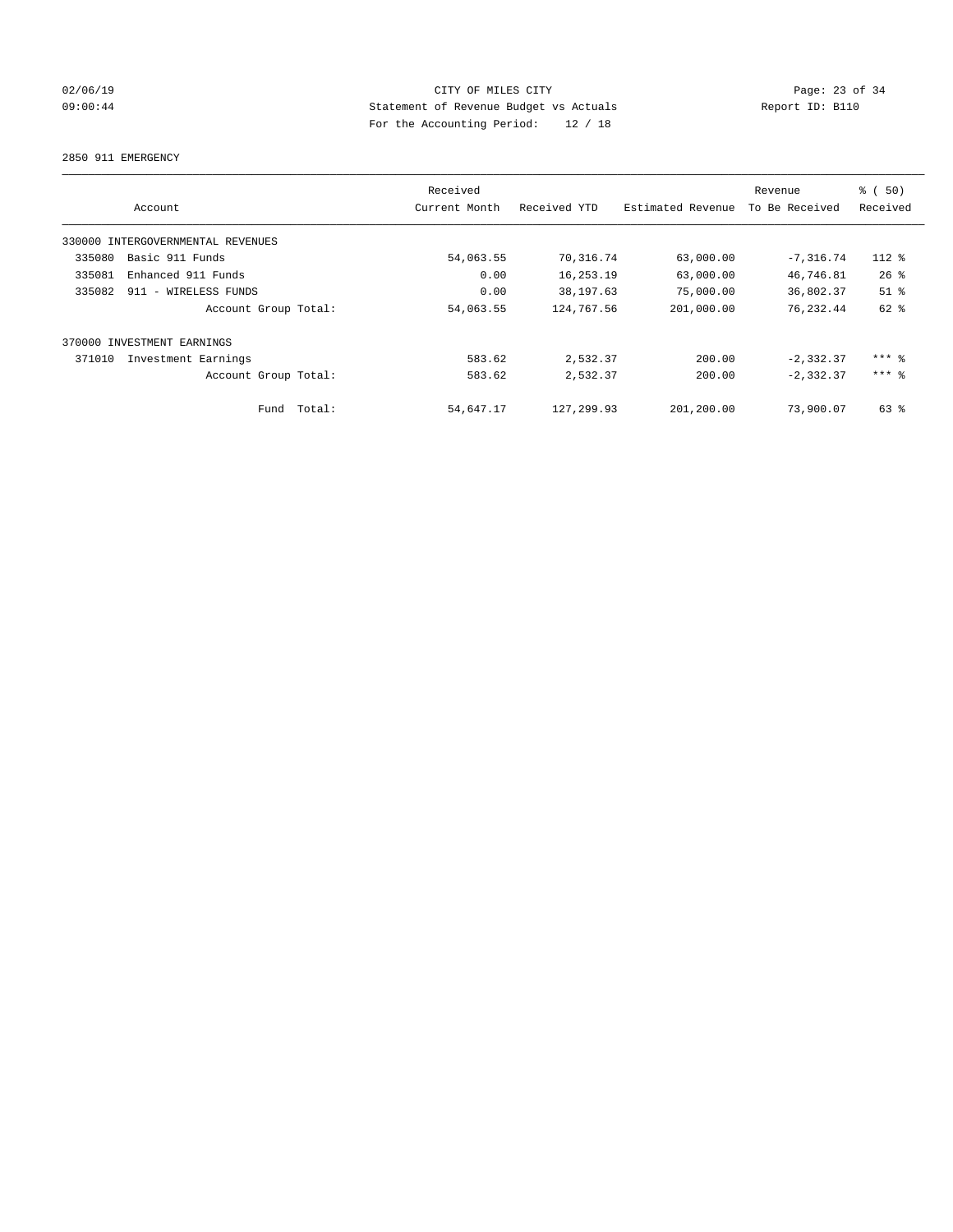## 02/06/19 Page: 24 of 34 09:00:44 Statement of Revenue Budget vs Actuals Report ID: B110 For the Accounting Period: 12 / 18

2880 LIBRARY GRANTS

|        | Account                           | Received<br>Current Month | Received YTD | Estimated Revenue | Revenue<br>To Be Received | 8 ( 50)<br>Received |
|--------|-----------------------------------|---------------------------|--------------|-------------------|---------------------------|---------------------|
|        | 330000 INTERGOVERNMENTAL REVENUES |                           |              |                   |                           |                     |
| 334101 | HB#193-Interlibrary Loan Reimb    | 0.00                      | 0.00         | 5.000.00          | 5,000.00                  | 0 %                 |
| 334104 | Sagebrush Fed Headquarters        | 0.00                      | 4,610.08     | 0.00              | $-4,610.08$               | $***$ $\approx$     |
| 334105 | Sagebrush Fed/Coal Sev Tax        | 0.00                      | 0.00         | 4,610.00          | 4,610.00                  | 0 <sup>8</sup>      |
|        | Account Group Total:              | 0.00                      | 4,610.08     | 9.610.00          | 4,999.92                  | 48 %                |
|        | Total:<br>Fund                    | 0.00                      | 4,610.08     | 9,610.00          | 4,999.92                  | 48 %                |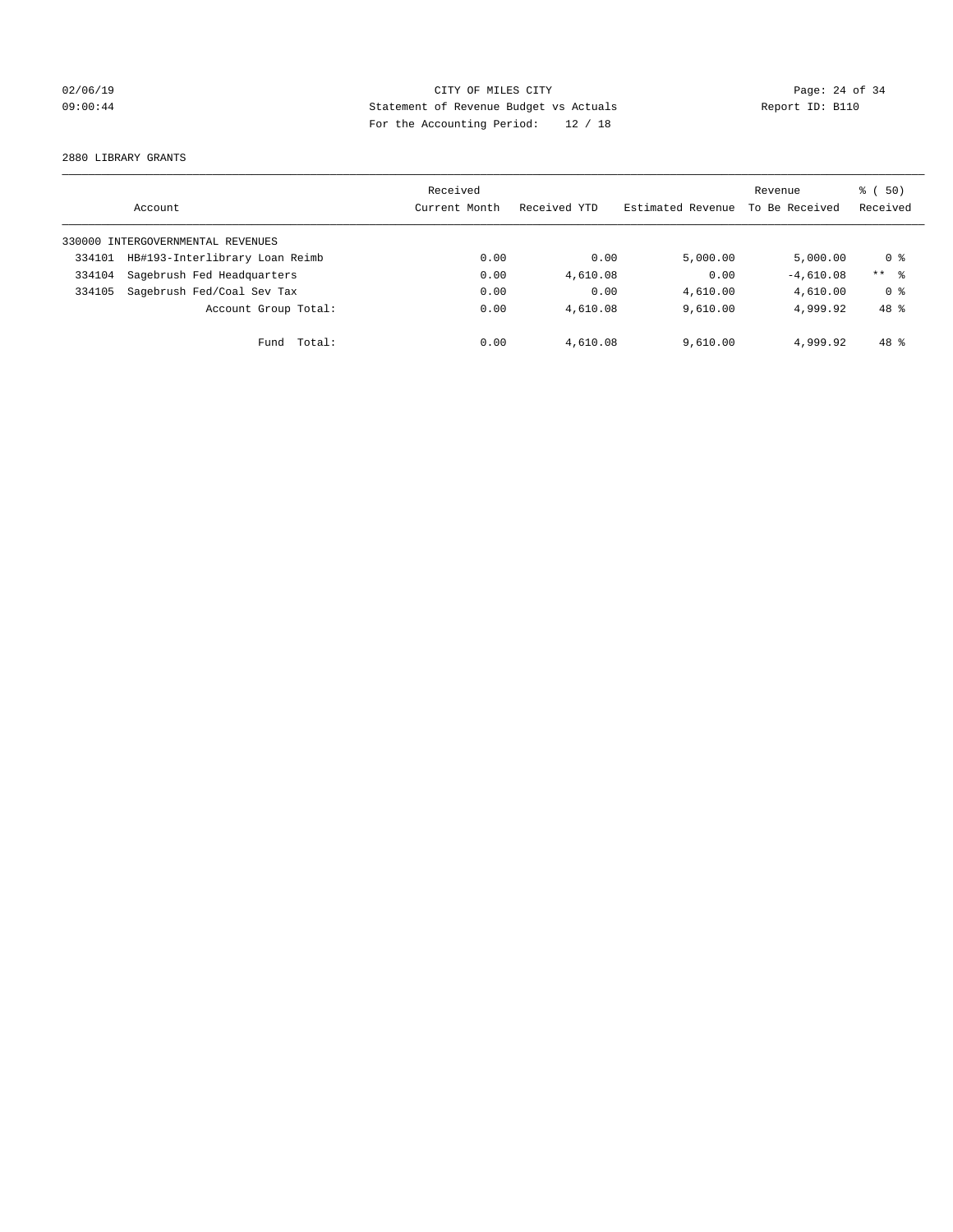## 02/06/19 Page: 25 of 34 09:00:44 Statement of Revenue Budget vs Actuals Report ID: B110 For the Accounting Period: 12 / 18

2935 Historic Preservation

| Account                                | Received<br>Current Month | Received YTD | Estimated Revenue | Revenue<br>To Be Received | % (50)<br>Received |
|----------------------------------------|---------------------------|--------------|-------------------|---------------------------|--------------------|
| 330000 INTERGOVERNMENTAL REVENUES      |                           |              |                   |                           |                    |
| 334000<br>State Grants                 | 0.00                      | 0.00         | 5,500.00          | 5,500.00                  | 0 <sup>8</sup>     |
| Account Group Total:                   | 0.00                      | 0.00         | 5,500.00          | 5,500.00                  | 0 <sup>8</sup>     |
| 340000 Charges for Services            |                           |              |                   |                           |                    |
| Preservation Service Fees<br>346080    | 0.00                      | 0.00         | 1,200.00          | 1,200.00                  | 0 <sup>8</sup>     |
| Account Group Total:                   | 0.00                      | 0.00         | 1,200.00          | 1,200.00                  | 0 <sup>8</sup>     |
| 360000 MISCELLANEOUS REVENUE           |                           |              |                   |                           |                    |
| Contributions and Donations<br>365000  | 0.00                      | 0.00         | 1,000.00          | 1,000.00                  | 0 <sup>8</sup>     |
| Account Group Total:                   | 0.00                      | 0.00         | 1,000.00          | 1,000.00                  | 0 <sup>8</sup>     |
| 380000 OTHER FINANCING SOURCES         |                           |              |                   |                           |                    |
| Interfund Operating Transfer<br>383000 | 2,200.00                  | 2,200.00     | 2,200.00          | 0.00                      | $100*$             |
| Account Group Total:                   | 2,200.00                  | 2,200.00     | 2,200.00          | 0.00                      | $100*$             |
| Total:<br>Fund                         | 2,200.00                  | 2,200.00     | 9,900.00          | 7,700.00                  | $22$ $%$           |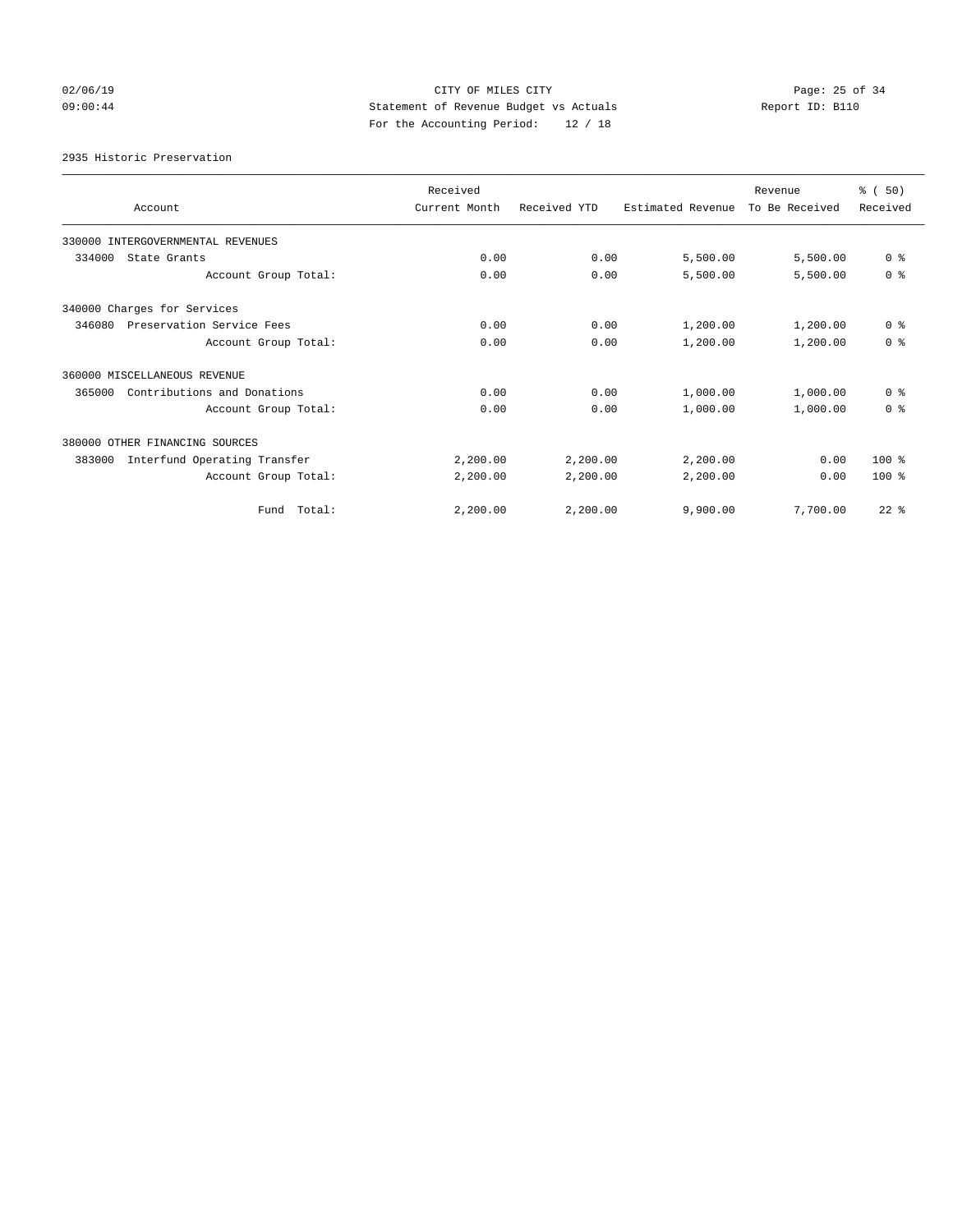# 02/06/19 Page: 26 of 34 09:00:44 Statement of Revenue Budget vs Actuals Report ID: B110 For the Accounting Period: 12 / 18

2985 RETIRED SENIOR VOLUNTEER PROG (RSVP)

| Account                             |        | Received<br>Current Month | Received YTD | Estimated Revenue | Revenue<br>To Be Received | % (50)<br>Received |
|-------------------------------------|--------|---------------------------|--------------|-------------------|---------------------------|--------------------|
| 330000 INTERGOVERNMENTAL REVENUES   |        |                           |              |                   |                           |                    |
| 331165<br>RSVP FEDERAL GRANTS       |        | 6,162.61                  | 32,144.94    | 78,912.00         | 46,767.06                 | 41 %               |
| Account Group Total:                |        | 6,162.61                  | 32,144.94    | 78,912.00         | 46,767.06                 | 41.8               |
| 360000 MISCELLANEOUS REVENUE        |        |                           |              |                   |                           |                    |
| 362020<br>MISC REVENUE              |        | 6,501.00                  | 11,611.93    | 16,900.00         | 5,288.07                  | $69*$              |
| 362023<br>RSVP- Excess/Fund RAISING |        | 0.00                      | 0.00         | 700.00            | 700.00                    | 0 <sup>8</sup>     |
| Account Group Total:                |        | 6,501.00                  | 11,611.93    | 17,600.00         | 5,988.07                  | 66 %               |
| 370000 INVESTMENT EARNINGS          |        |                           |              |                   |                           |                    |
| 371010<br>Investment Earnings       |        | 18.23                     | 71.01        | 0.00              | $-71.01$                  | $***$ $\approx$    |
| Account Group Total:                |        | 18.23                     | 71.01        | 0.00              | $-71.01$                  | $***$ $ -$         |
| Fund                                | Total: | 12,681.84                 | 43,827.88    | 96,512.00         | 52,684.12                 | $45$ %             |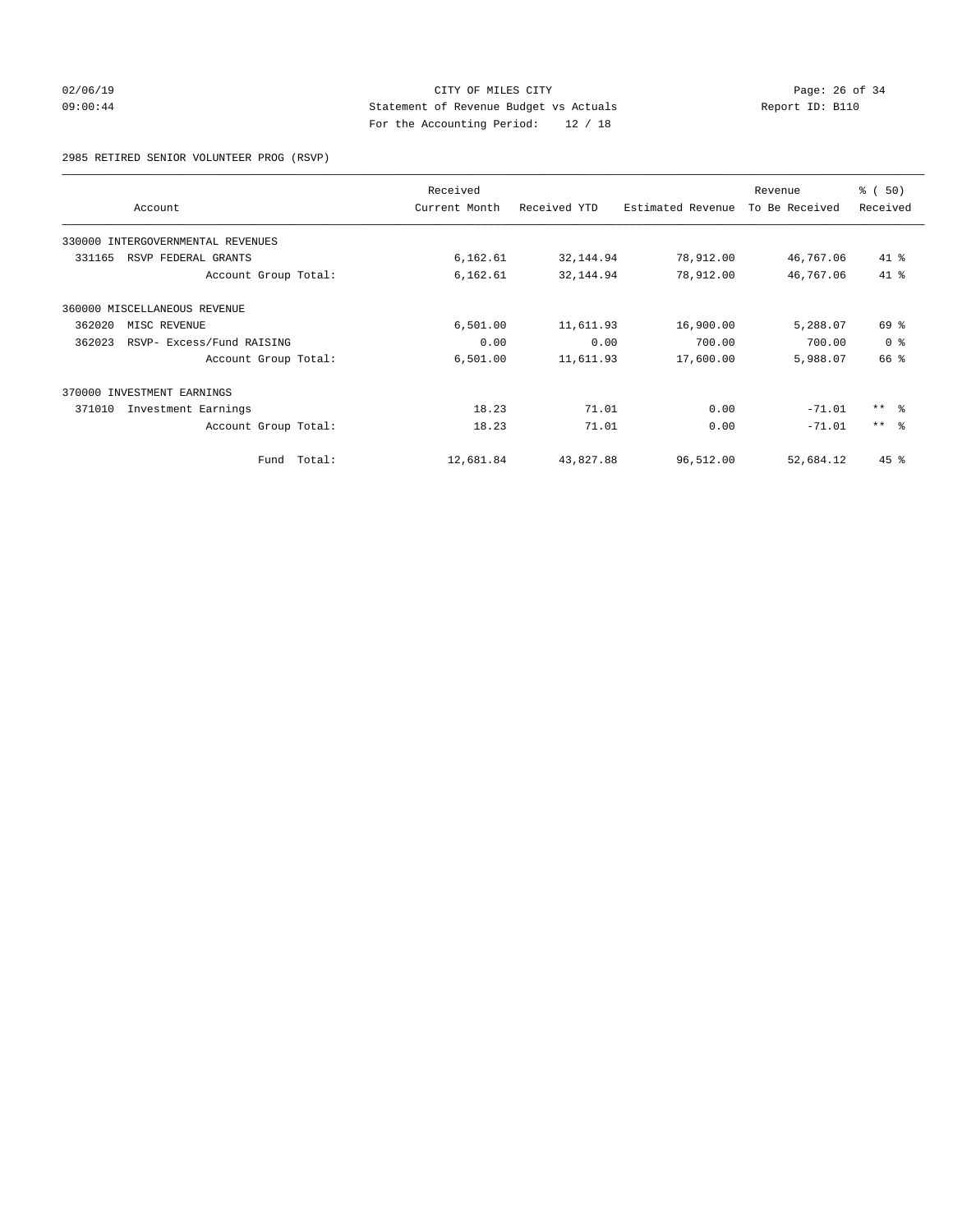## 02/06/19 Page: 27 of 34 09:00:44 Statement of Revenue Budget vs Actuals Report ID: B110 For the Accounting Period: 12 / 18

3670 SID 211

| Account                                           | Received<br>Current Month | Received YTD | Estimated Revenue | Revenue<br>To Be Received | 8 ( 50)<br>Received |
|---------------------------------------------------|---------------------------|--------------|-------------------|---------------------------|---------------------|
| 360000 MISCELLANEOUS REVENUE                      |                           |              |                   |                           |                     |
| Bond Principal and Interest Assessments<br>363020 | 0.00                      | 2,359.25     | 5,319.00          | 2,959.75                  | 44 %                |
| Account Group Total:                              | 0.00                      | 2,359.25     | 5,319.00          | 2,959.75                  | $44*$               |
| Fund Total:                                       | 0.00                      | 2,359.25     | 5,319.00          | 2,959.75                  | 44 %                |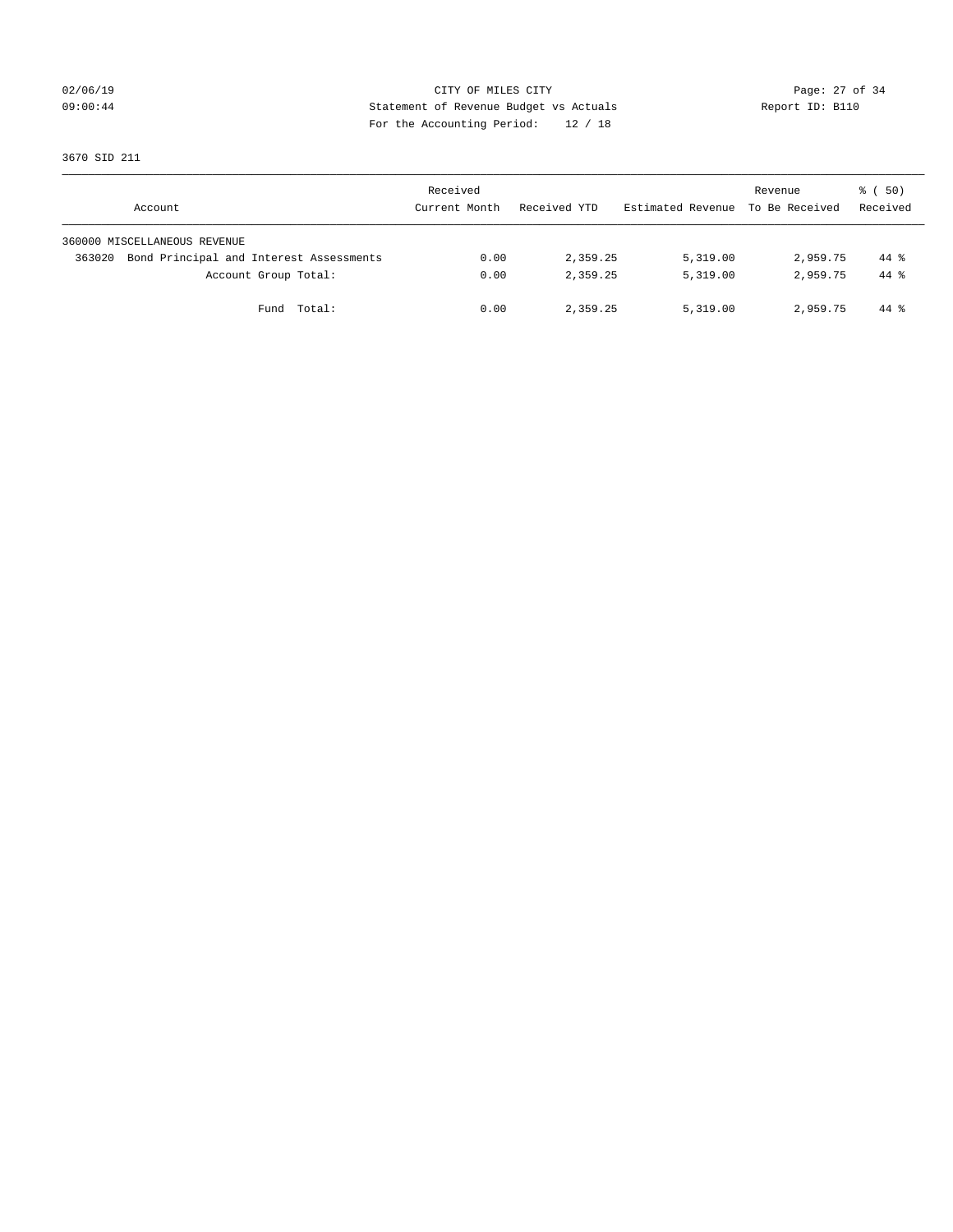# 02/06/19 Page: 28 of 34 09:00:44 Statement of Revenue Budget vs Actuals Report ID: B110 For the Accounting Period: 12 / 18

4000 General Fund Capitol Improvement Fund

|        | Account                    |             | Received<br>Current Month |        | Received YTD |        | Estimated Revenue |        | Revenue<br>To Be Received |        | 8 ( 50)<br>Received |  |
|--------|----------------------------|-------------|---------------------------|--------|--------------|--------|-------------------|--------|---------------------------|--------|---------------------|--|
|        | 370000 INVESTMENT EARNINGS |             |                           |        |              |        |                   |        |                           |        |                     |  |
| 371010 | Investment Earnings        |             |                           | 169.07 |              | 679.15 |                   | 800.00 |                           | 120.85 | $85$ %              |  |
|        | Account Group Total:       |             |                           | 169.07 |              | 679.15 |                   | 800.00 |                           | 120.85 | 85 <sup>8</sup>     |  |
|        |                            | Fund Total: |                           | 169.07 |              | 679.15 |                   | 800.00 |                           | 120.85 | $85*$               |  |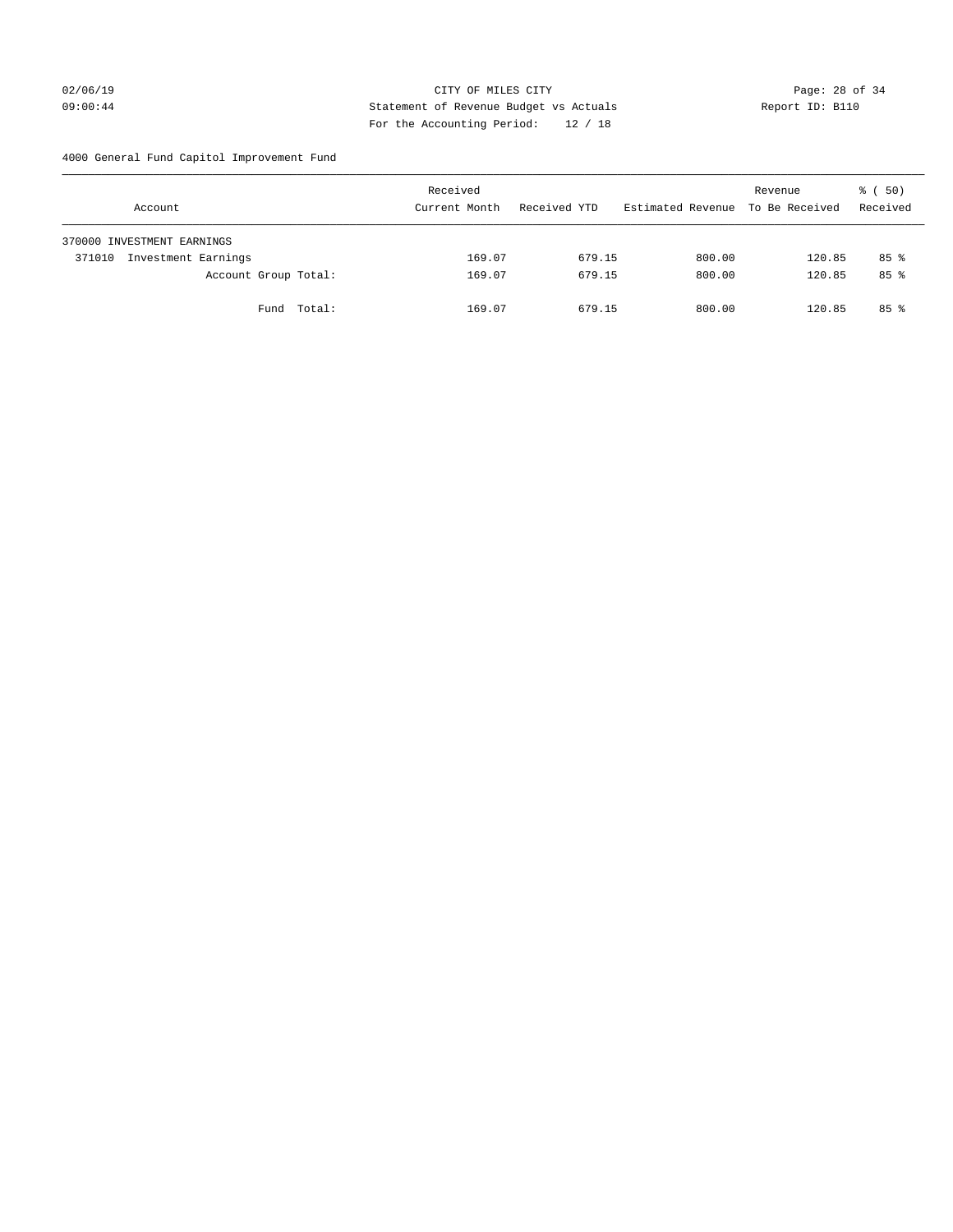## 02/06/19 Page: 29 of 34 09:00:44 Statement of Revenue Budget vs Actuals Report ID: B110 For the Accounting Period: 12 / 18

4060 CAPITAL IMPROV-PUBLIC WORKS

|        |                                    | Received      |              |                   | Revenue        | % (50)         |
|--------|------------------------------------|---------------|--------------|-------------------|----------------|----------------|
|        | Account                            | Current Month | Received YTD | Estimated Revenue | To Be Received | Received       |
|        | 320000 LICENSES AND PERMITS        |               |              |                   |                |                |
| 323040 | Other Miscellaneous Permits        | 350.00        | 3,500.00     | 3,000.00          | $-500.00$      | 117 %          |
|        | Account Group Total:               | 350.00        | 3,500.00     | 3,000.00          | $-500.00$      | 117 %          |
|        | 340000 Charges for Services        |               |              |                   |                |                |
| 343014 | Street Cleaning                    | 0.00          | 0.00         | 8,490.00          | 8,490.00       | 0 <sup>8</sup> |
| 343016 | Prkg Vio/Off Str-Impnd Fees        | 0.00          | 0.00         | 500.00            | 500.00         | 0 <sup>8</sup> |
| 343018 | Sale of Street & Roadway Materials | 0.00          | 335.00       | 1,000.00          | 665.00         | 34.8           |
|        | Account Group Total:               | 0.00          | 335.00       | 9,990.00          | 9,655.00       | 3 <sup>8</sup> |
|        | 370000 INVESTMENT EARNINGS         |               |              |                   |                |                |
| 371010 | Investment Earnings                | 734.92        | 2,974.47     | 2,500.00          | $-474.47$      | $119*$         |
|        | Account Group Total:               | 734.92        | 2,974.47     | 2,500.00          | $-474.47$      | $119*$         |
|        | 380000 OTHER FINANCING SOURCES     |               |              |                   |                |                |
| 383000 | Interfund Operating Transfer       | 0.00          | 0.00         | 275,000.00        | 275,000.00     | 0 <sup>8</sup> |
|        | Account Group Total:               | 0.00          | 0.00         | 275,000.00        | 275,000.00     | 0 <sup>8</sup> |
|        | Total:<br>Fund                     | 1,084.92      | 6,809.47     | 290,490.00        | 283,680.53     | 2 <sup>8</sup> |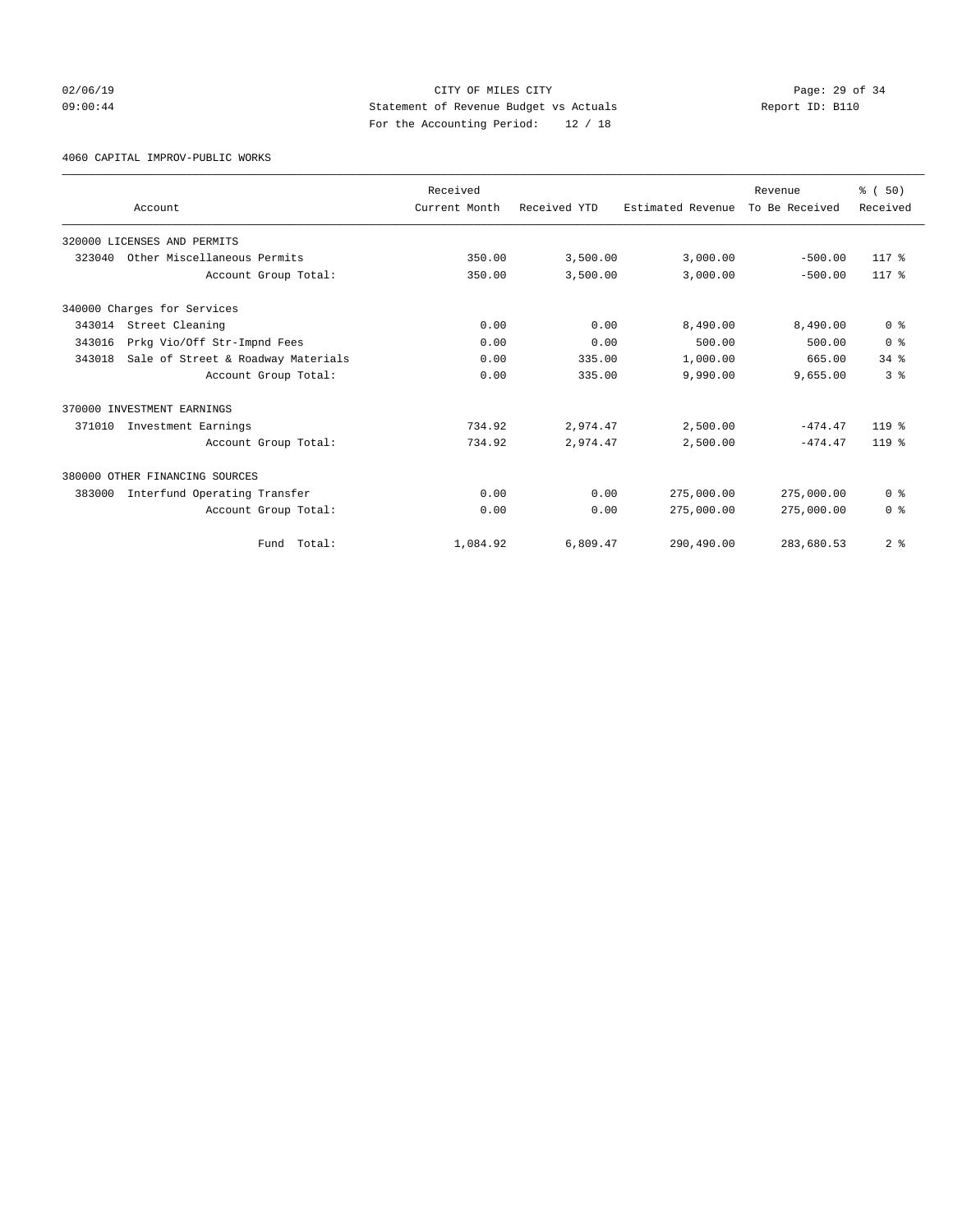## 02/06/19 Page: 30 of 34 09:00:44 Statement of Revenue Budget vs Actuals Report ID: B110 For the Accounting Period: 12 / 18

## 5210 WATER UTILITY

|        |                                      | Received      |              |                   | Revenue        | % (50)              |
|--------|--------------------------------------|---------------|--------------|-------------------|----------------|---------------------|
|        | Account                              | Current Month | Received YTD | Estimated Revenue | To Be Received | Received            |
|        | 340000 Charges for Services          |               |              |                   |                |                     |
| 343021 | Metered Water Sales                  | 139,745.62    | 1,120,026.41 | 1,950,000.00      | 829,973.59     | $57$ $%$            |
| 343022 | Unmetered Water Sales/Chrgoffs       | 120.03        | 359.00       | 1,000.00          | 641.00         | 36 <sup>8</sup>     |
| 343023 | Bulk Water Sales                     | 0.00          | 7,181.09     | 5,000.00          | $-2,181.09$    | 144 %               |
| 343025 | Hookup Fee                           | 70.00         | 1,445.00     | 1,000.00          | $-445.00$      | 145 %               |
| 343026 | Water Install/Tap Chrgs/Labor        | 0.00          | 4,044.16     | 7,000.00          | 2,955.84       | 58 %                |
| 343027 | Chg for Wtr Dept. Serv               | 892.50        | 5,609.71     | 0.00              | $-5,609.71$    | $***$ $ -$          |
| 343029 | Curb Stop Replacement Fee            | 2,924.00      | 21,697.82    | 43,000.00         | 21,302.18      | $50*$               |
| 343039 | Custer Co w/s District (Water Study) | 0.00          | $-7,500.00$  | 0.00              | 7,500.00       | $***$ $\frac{6}{5}$ |
|        | Account Group Total:                 | 143,752.15    | 1,152,863.19 | 2,007,000.00      | 854,136.81     | 57%                 |
|        | 370000 INVESTMENT EARNINGS           |               |              |                   |                |                     |
| 371010 | Investment Earnings                  | 10,985.05     | 46, 423. 25  | 30,000.00         | $-16, 423.25$  | 155 %               |
|        | Account Group Total:                 | 10,985.05     | 46, 423. 25  | 30,000.00         | $-16, 423.25$  | 155 <sub>8</sub>    |
|        | Fund Total:                          | 154,737.20    | 1,199,286.44 | 2,037,000.00      | 837, 713.56    | 59 <sub>8</sub>     |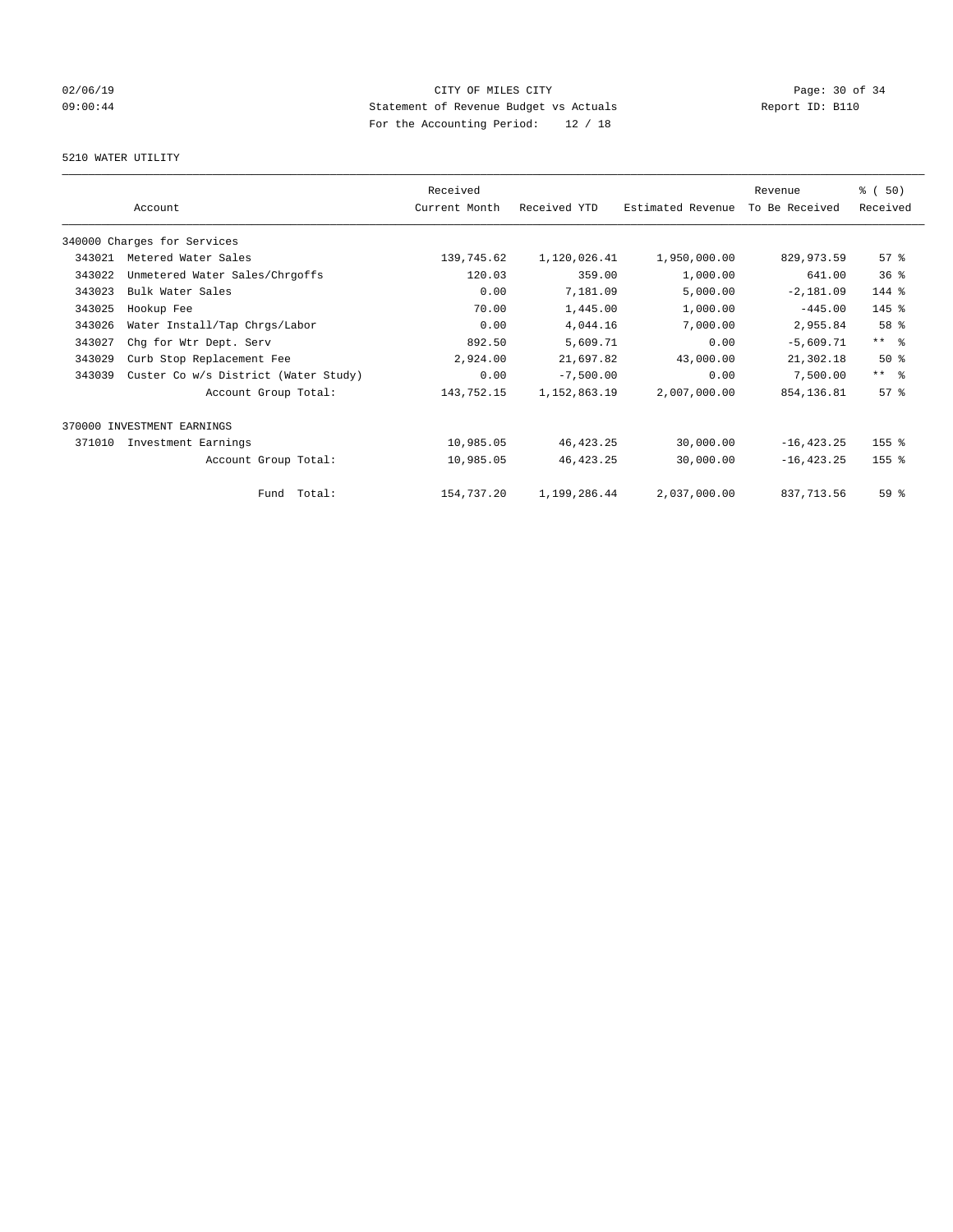## 02/06/19 Page: 31 of 34 09:00:44 Statement of Revenue Budget vs Actuals Report ID: B110 For the Accounting Period: 12 / 18

5310 SEWER UTILITY

|        | Account                                 | Received<br>Current Month | Received YTD | Estimated Revenue | Revenue<br>To Be Received | % (50)<br>Received      |  |
|--------|-----------------------------------------|---------------------------|--------------|-------------------|---------------------------|-------------------------|--|
|        | 330000 INTERGOVERNMENTAL REVENUES       |                           |              |                   |                           |                         |  |
| 334121 | DNRC GRANTS                             | 50,000.00                 | 50,000.00    | 0.00              | $-50,000.00$              | $***$<br>- 왕            |  |
|        | Account Group Total:                    | 50,000.00                 | 50,000.00    | 0.00              | $-50,000,00$              | $***$ $=$ $\frac{6}{5}$ |  |
|        | 340000 Charges for Services             |                           |              |                   |                           |                         |  |
| 341075 | Serv/Cnty-Interlocal Agmt               | 0.00                      | 757.50       | 0.00              | $-757.50$                 | $***$ $=$               |  |
| 343031 | Sewer Service Charges                   | 166,619.15                | 1,012,365.91 | 2,000,000.00      | 987,634.09                | $51$ $%$                |  |
| 343032 | Sewer Installation Charges/Chrgoffs     | 120.03                    | 396.13       | 500.00            | 103.87                    | 79 %                    |  |
| 343033 | Hookup Fee                              | 0.00                      | 240.00       | 2,000.00          | 1,760.00                  | $12*$                   |  |
| 343034 | Treatment Facilities Fees               | 235.00                    | 1,145.00     | 1,500.00          | 355.00                    | 76 %                    |  |
| 343036 | Miscellaneous Sewer Revenue (Labor)     | 120.00                    | 4,856.81     | 2,500.00          | $-2, 356.81$              | $194$ %                 |  |
| 343037 | Baker Road Etc.                         | 1,174.03                  | 8,178.89     | 12,000.00         | 3,821.11                  | 68 %                    |  |
| 343039 | Custer Co w/s District (Water Study)    | 0.00                      | $-7,500.00$  | 0.00              | 7,500.00                  | $***$ $ -$              |  |
|        | Account Group Total:                    | 168,268.21                | 1,020,440.24 | 2,018,500.00      | 998,059.76                | $51$ $%$                |  |
|        | 360000 MISCELLANEOUS REVENUE            |                           |              |                   |                           |                         |  |
|        | 361010 Land Rental                      | 0.00                      | 75.90        | 4,000.00          | 3,924.10                  | 2 <sup>8</sup>          |  |
| 367000 | Sale of Junk or Salvage                 | 0.00                      | 750.00       | 0.00              | $-750.00$                 | $***$ $=$ $\frac{6}{5}$ |  |
|        | Account Group Total:                    | 0.00                      | 825.90       | 4,000.00          | 3,174.10                  | $21*$                   |  |
|        | 370000 INVESTMENT EARNINGS              |                           |              |                   |                           |                         |  |
|        | 371010 Investment Earnings              | 5,137.61                  | 19,555.75    | 10,000.00         | $-9,555.75$               | $196$ %                 |  |
|        | Account Group Total:                    | 5,137.61                  | 19,555.75    | 10,000.00         | $-9,555.75$               | 196 <sup>8</sup>        |  |
|        | 380000 OTHER FINANCING SOURCES          |                           |              |                   |                           |                         |  |
|        | 381070 Proceeds/Loans/Intercap 016-2015 | 0.00                      | 0.00         | 656,755.00        | 656,755.00                | 0 <sup>8</sup>          |  |
|        | Account Group Total:                    | 0.00                      | 0.00         | 656,755.00        | 656,755.00                | 0 <sup>8</sup>          |  |
|        | Fund Total:                             | 223, 405.82               | 1,090,821.89 | 2,689,255.00      | 1,598,433.11              | $41*$                   |  |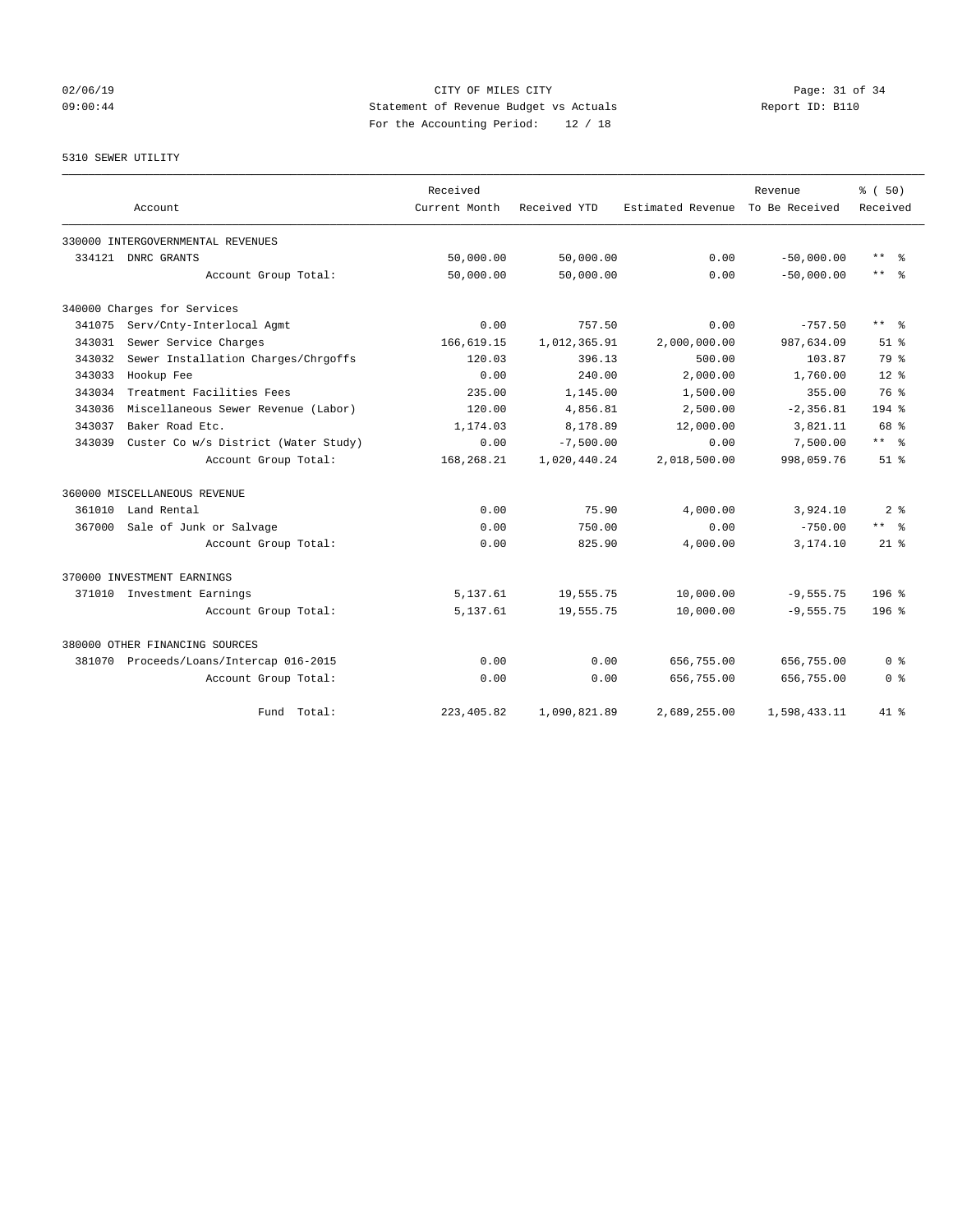## 02/06/19 Page: 32 of 34 09:00:44 Statement of Revenue Budget vs Actuals Report ID: B110 For the Accounting Period: 12 / 18

5510 AMBULANCE FUND

|              |                                        | Received      |              |                   | Revenue        | % (50)         |
|--------------|----------------------------------------|---------------|--------------|-------------------|----------------|----------------|
|              | Account                                | Current Month | Received YTD | Estimated Revenue | To Be Received | Received       |
| 310000 TAXES |                                        |               |              |                   |                |                |
| 311010       | Real Property Taxes                    | 367.47        | 5, 171.25    | 9,140.00          | 3,968.75       | 57%            |
| 311020       | Personal Property Taxes                | 2.04          | 15.56        | 223.00            | 207.44         | 7 <sup>8</sup> |
| 312000       | Penalty & Interest on Delinquent Taxes | 1.48          | 7.25         | 30.00             | 22.75          | $24$ %         |
|              | Account Group Total:                   | 370.99        | 5,194.06     | 9,393.00          | 4,198.94       | 55%            |
|              | 330000 INTERGOVERNMENTAL REVENUES      |               |              |                   |                |                |
| 331040       | Medicaid Supplemental Program-State    | 0.00          | 12,678.49    | 15,000.00         | 2,321.51       | 85%            |
| 331113       | FEMA -Projects                         | 0.00          | 282,000.00   | 294,000.00        | 12,000.00      | 96%            |
| 334000       | State Grants                           | 0.00          | 0.00         | 50,000.00         | 50,000.00      | 0 <sup>8</sup> |
|              | Account Group Total:                   | 0.00          | 294,678.49   | 359,000.00        | 64, 321.51     | $82*$          |
|              | 340000 Charges for Services            |               |              |                   |                |                |
| 341075       | Serv/Cnty-Interlocal Agmt              | 0.00          | 13,649.68    | 45,000.00         | 31, 350.32     | $30*$          |
| 342026       | Ambulance Charges                      | 81,602.29     | 485, 448.09  | 900,000.00        | 414,551.91     | $54$ $%$       |
| 342027       | Ambulance Standby                      | 0.00          | 3,575.00     | 8,000.00          | 4,425.00       | 45%            |
|              | Account Group Total:                   | 81,602.29     | 502,672.77   | 953,000.00        | 450, 327. 23   | 53%            |
|              | 360000 MISCELLANEOUS REVENUE           |               |              |                   |                |                |
| 362020       | MISC REVENUE                           | 0.00          | 15.21        | 0.00              | $-15.21$       | $***$ $ -$     |
| 366010       | Misc- From Charge off Accts            | 913.72        | 2,257.83     | 7,000.00          | 4,742.17       | $32*$          |
| 367000       | Sale of Junk or Salvage                | 0.00          | 0.00         | 2,000.00          | 2,000.00       | 0 <sup>8</sup> |
|              | Account Group Total:                   | 913.72        | 2,273.04     | 9,000.00          | 6,726.96       | 25%            |
|              | Fund Total:                            | 82,887.00     | 804, 818.36  | 1,330,393.00      | 525, 574.64    | 60 %           |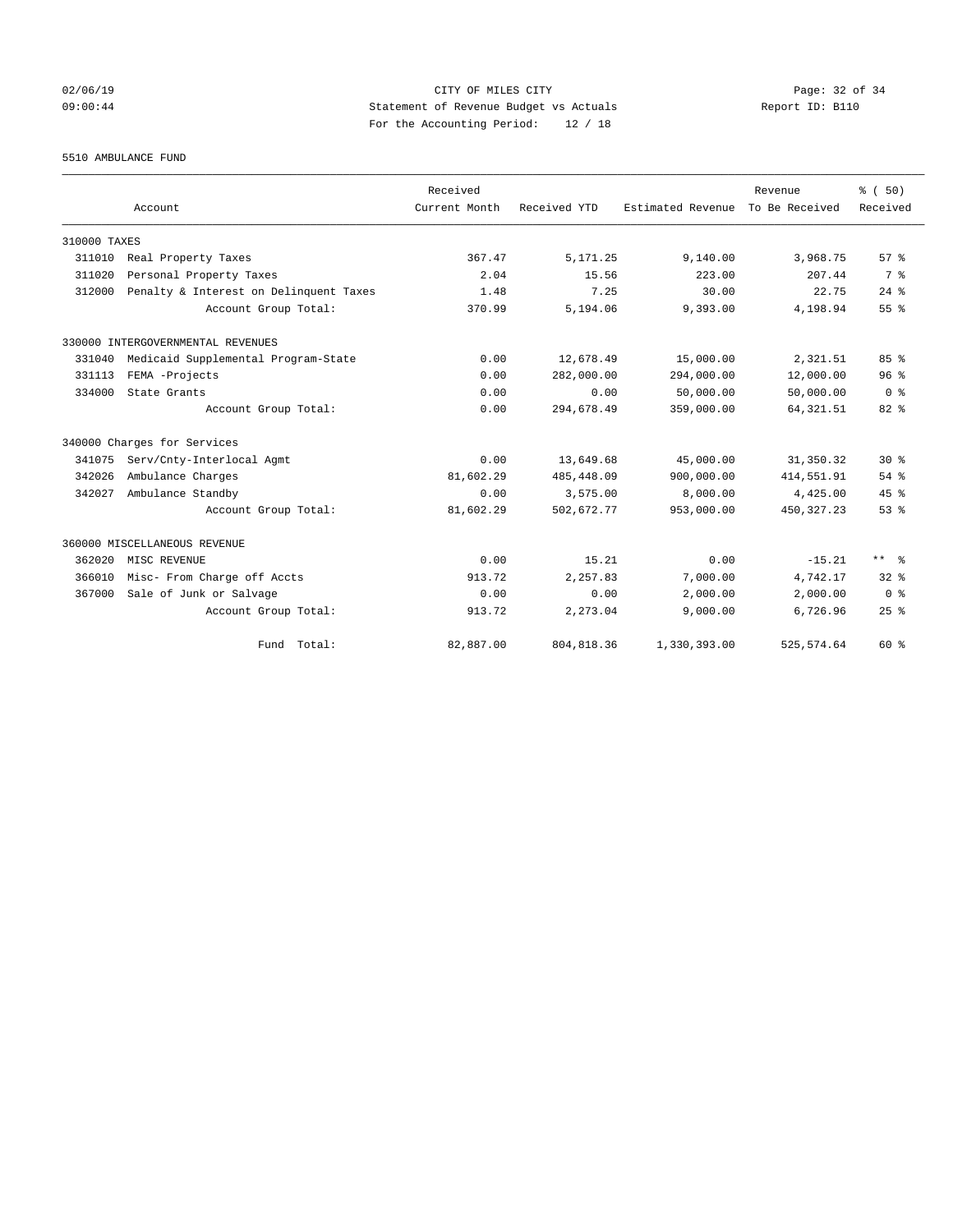## 02/06/19 Page: 33 of 34 09:00:44 Statement of Revenue Budget vs Actuals Report ID: B110 For the Accounting Period: 12 / 18

5610 AIRPORT OPERATING

|              |                                         | Received      |              |                                  | Revenue       | % (50)          |
|--------------|-----------------------------------------|---------------|--------------|----------------------------------|---------------|-----------------|
|              | Account                                 | Current Month | Received YTD | Estimated Revenue To Be Received |               | Received        |
| 310000 TAXES |                                         |               |              |                                  |               |                 |
| 311010       | Real Property Taxes                     | 551.27        | 7,757.43     | 13,711.00                        | 5,953.57      | 57%             |
| 311020       | Personal Property Taxes                 | 3.06          | 23.33        | 335.00                           | 311.67        | 7 <sup>8</sup>  |
| 312000       | Penalty & Interest on Delinquent Taxes  | 2.21          | 10.87        | 40.00                            | 29.13         | $27$ $%$        |
|              | Account Group Total:                    | 556.54        | 7,791.63     | 14,086.00                        | 6,294.37      | 55 <sup>8</sup> |
|              | 330000 INTERGOVERNMENTAL REVENUES       |               |              |                                  |               |                 |
| 331127       | FAA AIP 017-2018                        | 0.00          | 0.00         | 129,190.00                       | 129,190.00    | 0 <sup>8</sup>  |
| 331129       | Federal Aeronautics Admin Grant         | 0.00          | 64, 378.12   | 0.00                             | $-64, 378.12$ | ** 왕            |
| 334060       | Coal Impact Grant-016-2015              | 0.00          | 0.00         | 9,035.00                         | 9,035.00      | 0 <sup>8</sup>  |
|              | Account Group Total:                    | 0.00          | 64, 378.12   | 138,225.00                       | 73,846.88     | 47.8            |
|              | 340000 Charges for Services             |               |              |                                  |               |                 |
| 341075       | Serv/Cnty-Interlocal Agmt               | 0.00          | 0.00         | 30,000.00                        | 30,000.00     | 0 <sup>8</sup>  |
| 343018       | Sale of Street & Roadway Materials      | 0.00          | 1,140.00     | 1,000.00                         | $-140.00$     | $114$ %         |
| 343061       | Landing Fees                            | 183.75        | 1,197.00     | 1,800.00                         | 603.00        | 67 %            |
| 343062       | Aviation Fuel                           | 14,998.02     | 218, 164.42  | 400,000.00                       | 181,835.58    | $55$ $%$        |
| 343064       | Hangar Rent                             | 4,698.59      | 32,894.80    | 58,000.00                        | 25,105.20     | 57%             |
| 343065       | Building Rentals                        | 1,957.22      | 8,710.77     | 14,000.00                        | 5,289.23      | $62$ $%$        |
| 343067       | Other - Miscellaneous                   | 128.00        | 375.00       | 500.00                           | 125.00        | $75*$           |
| 343069       | Ag Contract                             | 0.00          | 10,250.00    | 5,000.00                         | $-5, 250.00$  | $205$ $%$       |
|              | Account Group Total:                    | 21,965.58     | 272,731.99   | 510,300.00                       | 237,568.01    | 53%             |
|              | 360000 MISCELLANEOUS REVENUE            |               |              |                                  |               |                 |
| 361010       | Land Rental                             | 1,188.18      | 10,675.48    | 25,000.00                        | 14,324.52     | $43*$           |
| 362020       | MISC REVENUE                            | 0.00          | 44.26        | 300.00                           | 255.74        | 15 <sub>8</sub> |
|              | Account Group Total:                    | 1,188.18      | 10,719.74    | 25,300.00                        | 14,580.26     | $42*$           |
|              | 370000 INVESTMENT EARNINGS              |               |              |                                  |               |                 |
|              | 371010 Investment Earnings              | 354.20        | 1,366.76     | 150.00                           | $-1, 216.76$  | $911 *$         |
|              | Account Group Total:                    | 354.20        | 1,366.76     | 150.00                           | $-1, 216.76$  | 911 %           |
|              | 380000 OTHER FINANCING SOURCES          |               |              |                                  |               |                 |
|              | 381070 Proceeds/Loans/Intercap 016-2015 | 0.00          | 0.00         | 264,000.00                       | 264,000.00    | 0 <sup>8</sup>  |
|              | Account Group Total:                    | 0.00          | 0.00         | 264,000.00                       | 264,000.00    | 0 <sup>8</sup>  |
|              | Fund Total:                             | 24,064.50     | 356,988.24   | 952,061.00                       | 595,072.76    | 37 <sup>8</sup> |